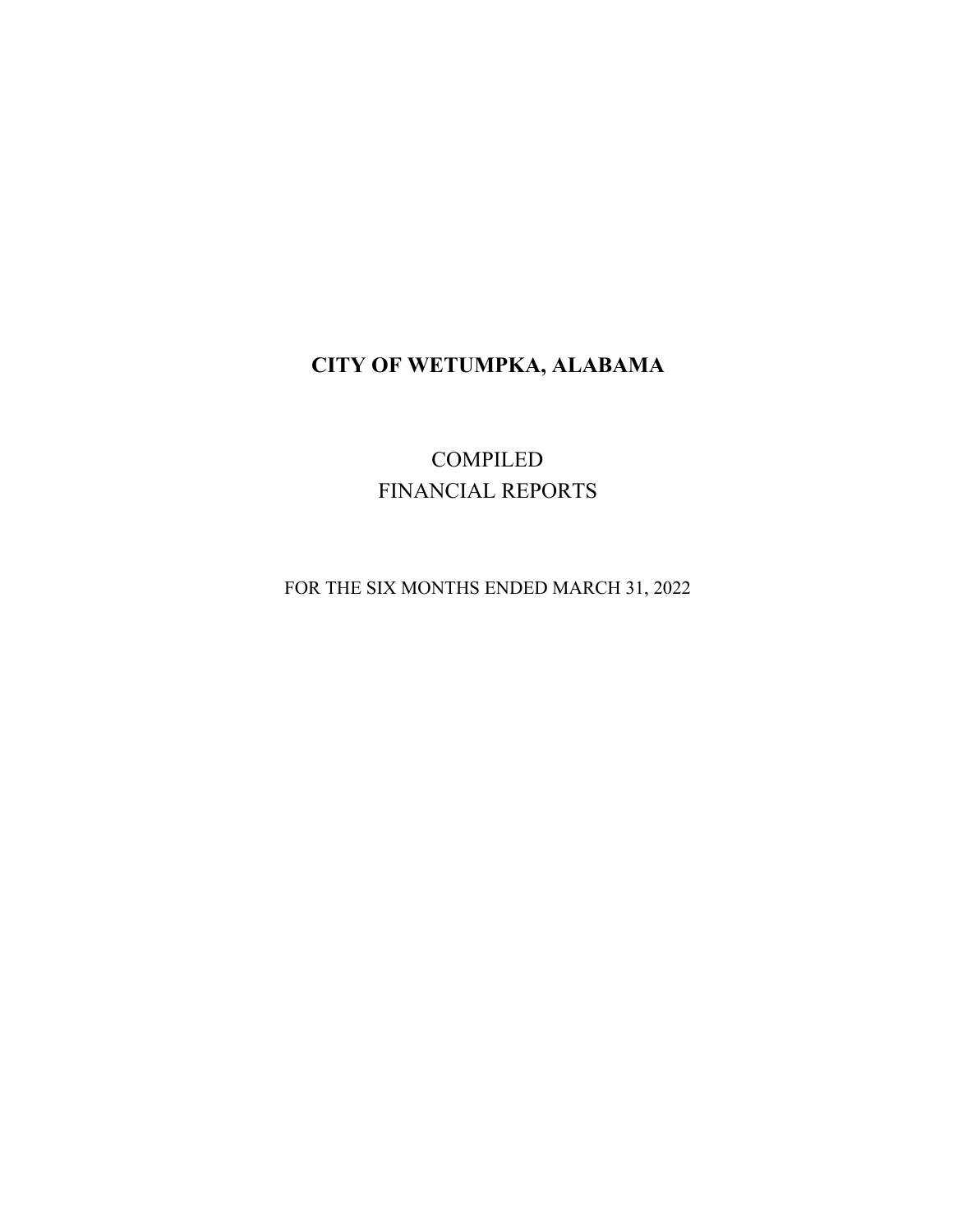

# **Accountant's Report**

To the City of Wetumpka Wetumpka, Alabama

Management is responsible for the accompanying financial statement of The City of Wetumpka, which comprise the general fund statement of revenues and expenditures - budget and actual - non-GAAP budgetary basis for the six months ending March 31, 2022, in accordance with the budgetary basis of accounting, and for determining that the budgetary basis of accounting is an acceptable financial reporting framework. We have performed a compilation engagement in accordance with Statements on Standards for Accounting and Review Services promulgated by the Accounting and Review Services Committee of the AICPA. We did not audit or review the financial statements nor were we required to perform any procedures to verify the accuracy or completeness of the information provided by management. Accordingly, we do not express an opinion, a conclusion, nor provide any form of assurance on these financial statements.

The accompanying statement presents the general fund revenues and expenditures – budget and actual on a cash basis, except for the adjustment of actual expenditures for current accounts payable. Also, the budget for the general fund is adopted on the cash basis that differs from accounting principles generally accepted in the United States of America. The presentation also includes additional comparative information and omits the budgetary to fund level reconciliation. Consequently, this presentation is not intended to be a presentation in conformity with accounting principles generally accepted in the United States of America.

Management has elected to omit substantially all of the disclosures ordinarily included in financial statements prepared in accordance with the budgetary basis of accounting. If the omitted disclosures were included in the financial statements, they might influence the user's conclusions about the Company's assets, liabilities, equity, revenues, and expenses. Accordingly, the financial statements are not designed for those who are not informed about such matters.

# **Other Matter**

The accompanying supplementary information on pages 3 to 20 is presented for purposes of additional analysis and is not a required part of the basic financial statements. Such information is the responsibility of management. The supplementary information was subject to our compilation engagement. We have not audited or reviewed the supplementary information and do not express an opinion, a conclusion, nor provide any assurance on such information.

We are not independent with respect to the City of Wetumpka, Alabama.

*Jackson Thornton & Co., P.C.*  Wetumpka, Alabama May 9, 2022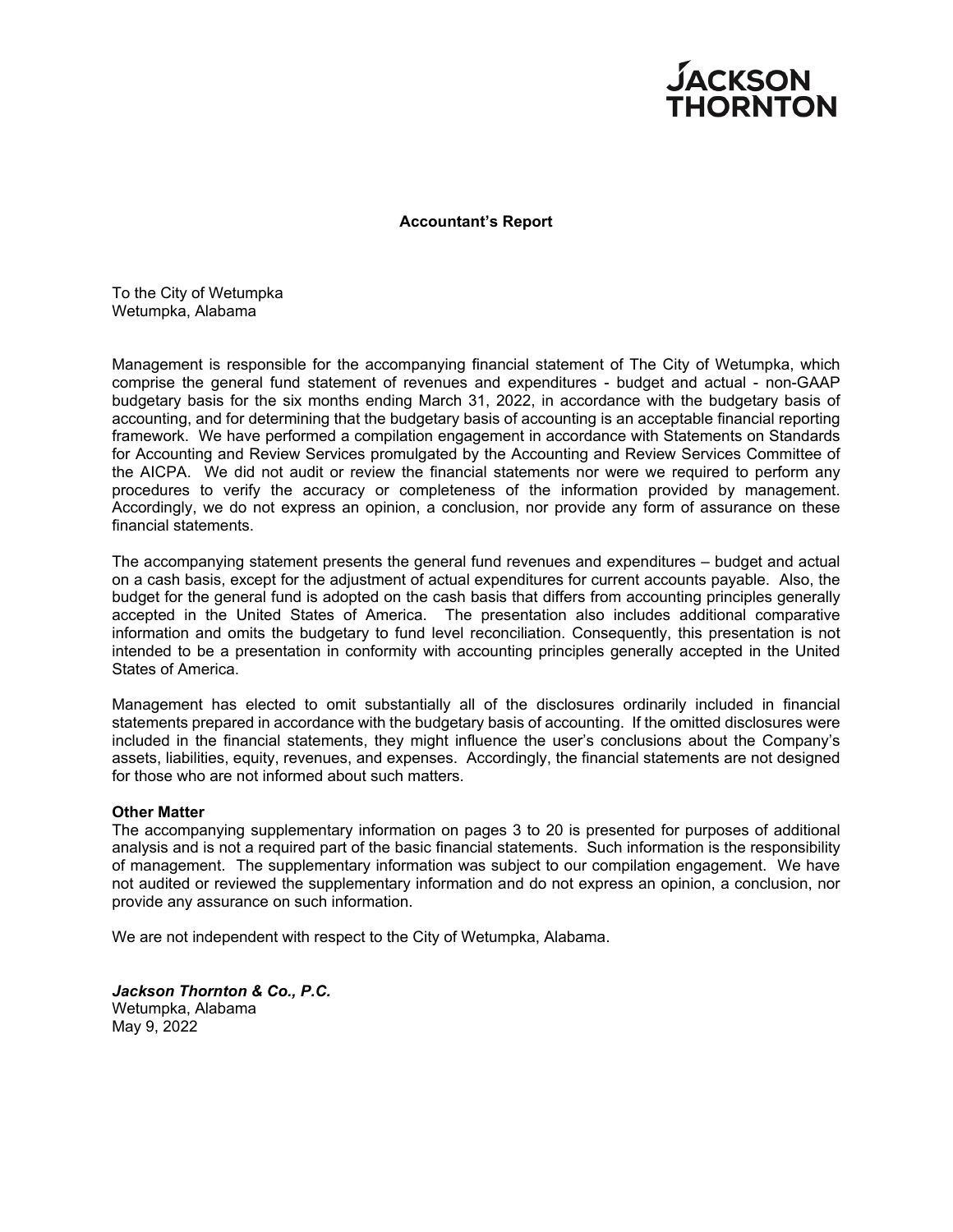## CITY OF WETUMPKA, ALABAMA BUDGET AND ACTUAL - NON-GAAP BUDGETARY BASIS FOR THE SIX MONTHS ENDED MARCH 31, 2022 STATEMENT OF REVENUES AND EXPENDITURES GENERAL FUND

|                                      |                         | <b>CURRENT</b>           |         |                         |                          |
|--------------------------------------|-------------------------|--------------------------|---------|-------------------------|--------------------------|
|                                      |                         | YEAR TO                  |         | PRIOR YEAR              |                          |
|                                      | <b>FISCAL YEAR</b>      | <b>DATE</b>              |         | <b>TO DATE</b>          |                          |
|                                      | 2022 BUDGET - BALANCE @ |                          |         | <b>BUDGET BALANCE</b> @ | <b>INCREASE</b>          |
| <b>REVENUES</b>                      | <b>CASH BASIS</b>       | $3 - 31 - 22$            | USAGE % | 3-31-21                 | (DECREASE)               |
| Taxes:                               |                         |                          |         |                         |                          |
| Sales and use                        | \$<br>10,500,000        | \$<br>5,446,959          | 52% \$  | 5,325,230               | S<br>121,729             |
| Real and personal property           | 550,000                 | 505,036                  | 92%     | 462,306                 | 42,730                   |
| Internet simple sales                | 300,000                 | 214,856                  | 72%     | 171,209                 | 43,647                   |
| Gasoline                             | 150,000                 | 72,860                   | 49%     | 174,601                 | (101, 741)               |
| Beer and wine                        | 167,000                 | 88,960                   | 53%     | 85,115                  | 3,845                    |
| Rental lease                         | 175,000                 | 228,728                  | 131%    | 114,225                 | 114,503                  |
| Financial institution                | 650,000                 | 396,047                  | 61%     | 395,529                 | 518                      |
| Tobacco                              | 15,000                  | 6,401                    | 43%     | 6,758                   | (357)                    |
| Lodging                              | 300,000                 | 137,386                  | 46%     | 131,325                 | 6,061                    |
| Casual sales                         |                         | 362                      | 36%     | 282                     | 80                       |
| Manufactured home                    | 1,000                   |                          |         |                         |                          |
|                                      | 5,500                   | 4,165                    | 76%     | 4,720                   | (555)                    |
| Total taxes                          | 12,813,500              | 7,101,760                |         | 6,871,300               | 230,460                  |
| Licenses and permits:                |                         |                          |         |                         |                          |
| General business                     | 1,100,000               | 1,902,176                | 173%    | 1,706,050               | 196,126                  |
| Building permits                     | 25,000                  | 10,969                   | 44%     | 14,231                  | (3,262)                  |
| Cable TV franchise                   | 140,000                 | 73,549                   | 53%     | 71,304                  | 2,245                    |
| Other permits                        | 13,950                  | 4,351                    | 31%     | 4,745                   | (394)                    |
| Total licenses and permits           | 1,278,950               | 1,991,045                |         | 1,796,330               | 194,715                  |
|                                      |                         |                          |         |                         |                          |
| Intergovernmental revenue:           |                         |                          |         |                         |                          |
| Shared state revenue:                |                         |                          |         |                         |                          |
| Motor vehicle licenses               | 20,000                  | 11,058                   | 55%     | 12,062                  | (1,004)                  |
| State auto license                   | 2,500                   | 917                      | 37%     | 1,380                   | (463)                    |
| Total intergovernmental revenue      | 22,500                  | 11,975                   |         | 13,442                  | (1, 467)                 |
| Charges and fees for services:       |                         |                          |         |                         |                          |
| Airport                              | 192,400                 | 87,644                   | 46%     | 86,051                  | 1,593                    |
| Building rental - Congressional      | 3,600                   |                          | $0\%$   |                         |                          |
| Fire department                      | 276,000                 | 187,244                  | 68%     | 148,952                 | 38,292                   |
| Fire department - PCI Fire Agreement | 850,000                 | 850,000                  | 100%    | 850,000                 |                          |
| Public facilities                    | 172,500                 | 67,958                   | 39%     | 23,212                  | 44,746                   |
| Public library                       | 16,500                  | 77,161                   | 468%    | 63,233                  | 13,928                   |
| Miscellaneous police                 | 5,000                   | 5,772                    | 115%    | 6,011                   | (239)                    |
| Zoning and subdivision               | 1,000                   | $\overline{\phantom{a}}$ | 0%      |                         | $\overline{\phantom{a}}$ |
| Total charges and fees for services  | 1,517,000               | 1,275,779                |         | 1,177,459               | 98,320                   |
|                                      |                         |                          |         |                         |                          |
| Fines and forfeitures:               |                         |                          |         |                         |                          |
| Municipal court                      | 650,000                 | 258,251                  | 40%     | 350,490                 | (92, 239)                |
| Total fines and forfeitures          | 650,000                 | 258,251                  |         | 350,490                 | (92, 239)                |
| Miscellaneous:                       |                         |                          |         |                         |                          |
| Interest income                      | 40,000                  |                          | 36%     |                         |                          |
| Miscellaneous                        | 100,000                 | 14,293                   | 100%    | 21,862                  | (7, 569)                 |
| Alabama heritage fund                | 68,000                  | 100,225                  | $0\%$   | 278,267                 | (178, 042)               |
| Central AL aging                     | 20,000                  | 8,413                    | 42%     | 9,500                   | (1,087)                  |
| Total miscellaneous revenues         | 228,000                 | 122,931                  |         | 309,629                 | (186, 698)               |
|                                      |                         |                          |         |                         |                          |
| Total revenues                       | 16,509,950              | \$10,761,741             |         | \$10,518,650            | 243,091<br>S             |
|                                      | - 1 -                   |                          |         |                         |                          |
|                                      |                         |                          |         |                         |                          |

See accountant's report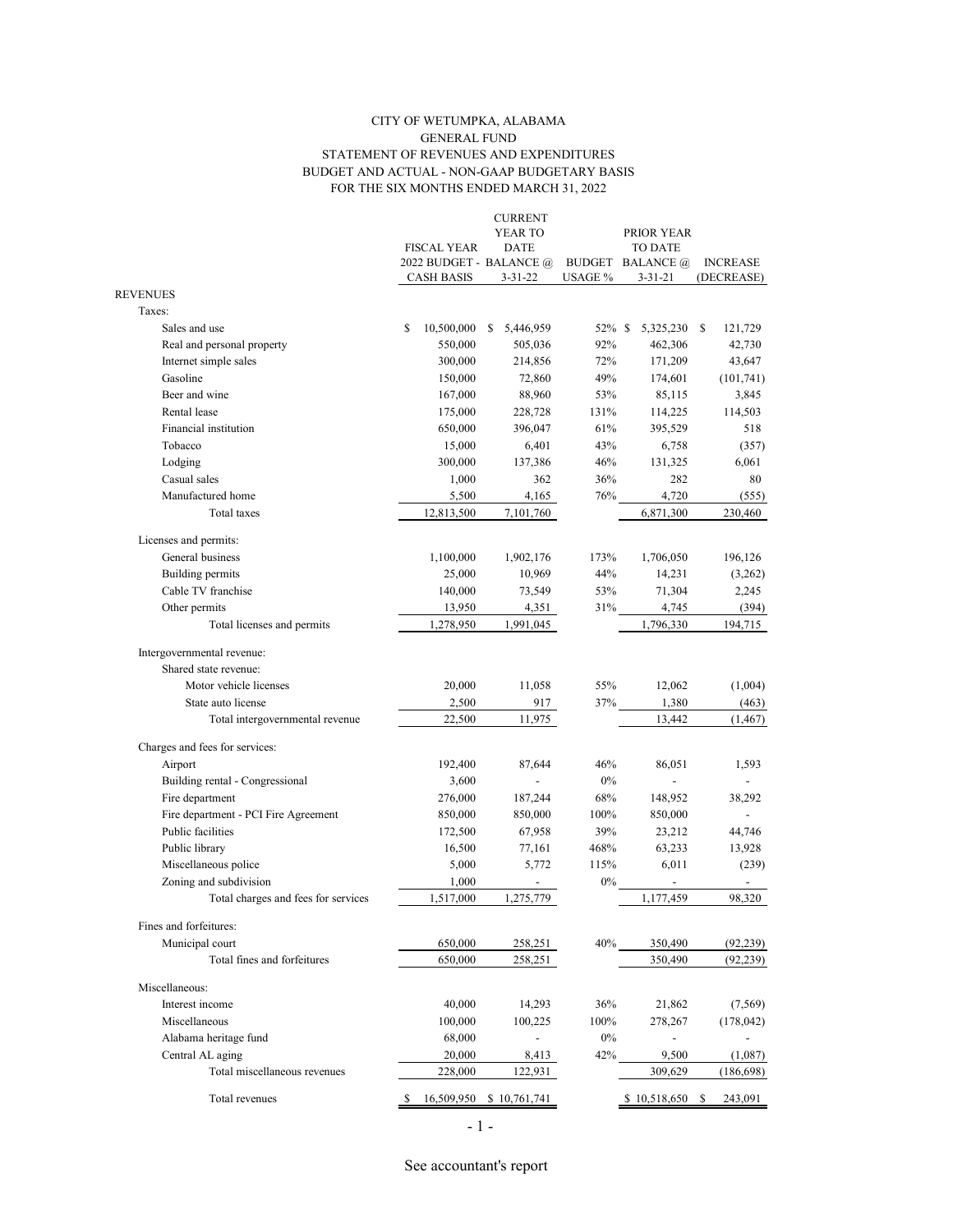## CITY OF WETUMPKA, ALABAMA BUDGET AND ACTUAL - NON-GAAP BUDGETARY BASIS FOR THE SIX MONTHS ENDED MARCH 31, 2022 STATEMENT OF REVENUES AND EXPENDITURES GENERAL FUND

|                                    |                                              | <b>CURRENT</b>  |            |                                          |                               |  |  |  |
|------------------------------------|----------------------------------------------|-----------------|------------|------------------------------------------|-------------------------------|--|--|--|
|                                    |                                              | YEAR TO         | PRIOR YEAR |                                          |                               |  |  |  |
|                                    | <b>FISCAL YEAR</b>                           | <b>DATE</b>     |            | TO DATE                                  |                               |  |  |  |
|                                    | 2022 BUDGET - BALANCE @<br><b>CASH BASIS</b> | $3 - 31 - 22$   | USAGE %    | <b>BUDGET BALANCE</b> @<br>$3 - 31 - 21$ | <b>INCREASE</b><br>(DECREASE) |  |  |  |
| <b>EXPENDITURES</b>                |                                              |                 |            |                                          |                               |  |  |  |
| General Government:                |                                              |                 |            |                                          |                               |  |  |  |
| Administrative                     | \$<br>1,737,530                              | \$<br>1,149,153 | 66% \$     | 851,668                                  | 297,485                       |  |  |  |
| Appropriations to outside agencies | 154,100                                      | 103,430         | 67%        | 61,702                                   | 41,728                        |  |  |  |
| Building inspector                 | 352,323                                      | 141,200         | 40%        | 154,562                                  | (13,362)                      |  |  |  |
| Special events                     | 86,000                                       | 40,124          | 47%        | 43,169                                   | (3,045)                       |  |  |  |
| Economic/industrial development    | 22,000                                       | 29,645          | 135%       | 13,725                                   | 15,920                        |  |  |  |
| Planning and projects              | 18,000                                       |                 | $0\%$      | 2,250                                    | (2,250)                       |  |  |  |
| Planning commission                | 18,500                                       | 8,220           | 44%        | $\overline{a}$                           | 8,220                         |  |  |  |
| Miscellaneous                      | 20,000                                       | 6,948           | 35%        | 7,501                                    | (553)                         |  |  |  |
| Total general government           | 2,408,453                                    | 1,478,720       |            | 1,134,577                                | 344,143                       |  |  |  |
| Public Safety:                     |                                              |                 |            |                                          |                               |  |  |  |
| Police department                  | 3,228,561                                    | 1,655,477       | 51%        | 1,447,069                                | 208,408                       |  |  |  |
| Fire department                    | 1,925,105                                    | 1,026,468       | 53%        | 1,032,796                                | (6,328)                       |  |  |  |
| Municipal court                    | 638,617                                      | 266,797         | 42%        | 274,406                                  | (7,609)                       |  |  |  |
| Total public safety                | 5,792,283                                    | 2,948,742       |            | 2,754,271                                | 194,471                       |  |  |  |
| Public Works                       | 2,665,857                                    | 1,333,112       | 50%        | 1,063,855                                | 269,257                       |  |  |  |
| Cultural and Recreation:           |                                              |                 |            |                                          |                               |  |  |  |
| Public facilities                  | 684,000                                      | 273,845         | 40%        | 277,853                                  | (4,008)                       |  |  |  |
| Airport                            | 250,008                                      | 88,778          | 36%        | 74,043                                   | 14,735                        |  |  |  |
| Library                            | 351,015                                      | 161,495         | 46%        | 152,375                                  | 9,120                         |  |  |  |
| Total cultural and recreation      | 1,285,023                                    | 524,118         |            | 504,271                                  | 19,847                        |  |  |  |
| Capital Outlay/Special Projects:   |                                              |                 |            |                                          |                               |  |  |  |
| General government                 |                                              | 5,315           | $0\%$      | 27,405                                   | (22,090)                      |  |  |  |
| Public safety                      |                                              | 151,813         | $0\%$      | 36,204                                   | 115,609                       |  |  |  |
| Public works                       |                                              | 218,965         | 0%         | 121,910                                  | 97,055                        |  |  |  |
| Cultural and recreation            |                                              | 436,384         | $0\%$      | 488,591                                  | (52, 207)                     |  |  |  |
| Total capital outlay               | $\overline{\phantom{a}}$                     | 812,477         |            | 674,110                                  | 138,367                       |  |  |  |
| Non-Departmental:                  |                                              |                 |            |                                          |                               |  |  |  |
| Insurance                          | 450,000                                      | 112,688         | 25%        | 166,928                                  | (54, 240)                     |  |  |  |
| Demolitions                        | 2,000                                        |                 | $0\%$      |                                          |                               |  |  |  |
| Tobacco stamps                     | 9,000                                        | 3,595           | 40%        | 3,846                                    | (251)                         |  |  |  |
| Street lights                      | 120,000                                      | 64,180          | 53%        | 59,831                                   | 4,349                         |  |  |  |
| Total non-departmental             | 581,000                                      | 180,463         |            | 230,605                                  | (50, 142)                     |  |  |  |
| Debt Service:                      |                                              |                 |            |                                          |                               |  |  |  |
| Interest and principal             | 2,010,745                                    | 1,321,485       | 66%        | 862,902                                  | 458,583                       |  |  |  |
| Total debt service                 | 2,010,745                                    | 1,321,485       |            | 862,902                                  | 458,583                       |  |  |  |
| Total expenditures                 | 14,743,361                                   | 8,599,117       |            | 7,224,591                                | 1,374,526                     |  |  |  |
| Excess revenues over expenditures  | 1,766,589<br>\$                              | S.<br>2,162,624 |            | 3,294,059<br>S.                          | (1,131,435)                   |  |  |  |
|                                    |                                              |                 |            |                                          |                               |  |  |  |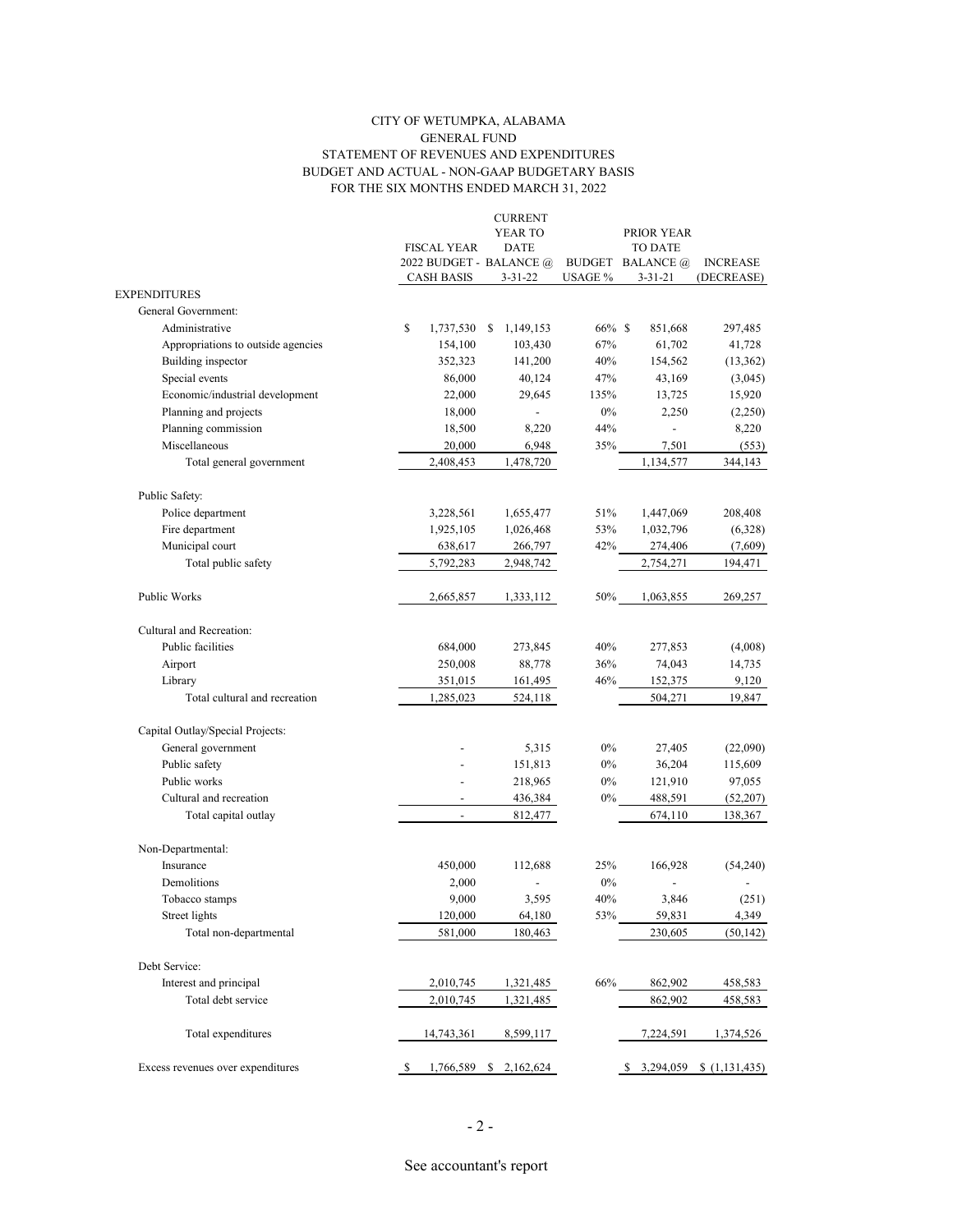#### CITY OF WETUMPKA, ALABAMA GENERAL FUND SCHEDULE OF EXPENDITURES BY DEPARTMENT - ADMIN BUDGET AND ACTUAL - NON-GAAP BUDGETARY BASIS FOR THE SIX MONTHS ENDED MARCH 31, 2022

|                                    |                    |               | <b>CURRENT</b><br>YEAR TO |           |                         | PRIOR YEAR    |                 |            |
|------------------------------------|--------------------|---------------|---------------------------|-----------|-------------------------|---------------|-----------------|------------|
|                                    | <b>FISCAL YEAR</b> |               | <b>DATE</b>               |           |                         | TO DATE       |                 |            |
|                                    | 2022 BUDGET        |               | <b>BALANCE</b> @          |           | <b>BUDGET BALANCE</b> @ |               | <b>INCREASE</b> |            |
|                                    | <b>CASH BASIS</b>  |               | $3 - 31 - 22$             | USAGE %   |                         | $3 - 31 - 21$ |                 | (DECREASE) |
| <b>EXPENDITURES</b>                |                    |               |                           |           |                         |               |                 |            |
| <b>Salaries</b>                    | \$<br>719,470      | <sup>\$</sup> | 664,712                   | $92\%$ \$ |                         | 353,873 \$    |                 | 310,839    |
| Payroll taxes                      | 55,040             |               | 23,884                    | 43%       |                         | 21,075        |                 | 2,809      |
| Retirement                         | 46,454             |               | 27,258                    | 59%       |                         | 17,453        |                 | 9,805      |
| Insurance                          | 115,566            |               | 51,810                    | 45%       |                         | 54,586        |                 | (2,776)    |
| Office supplies                    | 18,000             |               | 9,205                     | 51%       |                         | 9,330         |                 | (125)      |
| Postage                            | 10,000             |               | 4,297                     | 43%       |                         | 7,998         |                 | (3,701)    |
| Telephone                          | 190,000            |               | 73,902                    | 39%       |                         | 95,971        |                 | (22,069)   |
| Miscellaneous                      | 10,000             |               |                           | $0\%$     |                         | 7,287         |                 | (7, 287)   |
| Dues and subscriptions             | 15,000             |               | 7,776                     | 52%       |                         | 3,722         |                 | 4,054      |
| Professional services              | 250,000            |               | 133,878                   | 54%       |                         | 126,686       |                 | 7,192      |
| Advertising                        | 20,000             |               | 14,854                    | 74%       |                         | 4,644         |                 | 10,210     |
| Training and conventions           | 15,000             |               | 8,767                     | 58%       |                         | 3,942         |                 | 4,825      |
| Travel                             | 33,000             |               | 5,253                     | 16%       |                         | 5,103         |                 | 150        |
| Technology repairs and maintenance | 100,000            |               | 59,654                    | 60%       |                         | 65,558        |                 | (5,904)    |
| Utilities                          | 55,000             |               | 29,911                    | 54%       |                         | 23,946        |                 | 5,965      |
| Repairs and maintenance            | 40,000             |               | 2,595                     | 6%        |                         | 32,791        |                 | (30, 196)  |
| Senior Services                    | 30,000             |               | 22,319                    | 74%       |                         | 12,240        |                 | 10,079     |
| <b>Bank</b> charges                | 15,000             |               | 9,078                     | 61%       |                         | 5,463         |                 | 3,615      |
|                                    | \$<br>1,737,530    |               | \$1,149,153               | 66% \$    |                         | 851,668       | S               | 297,485    |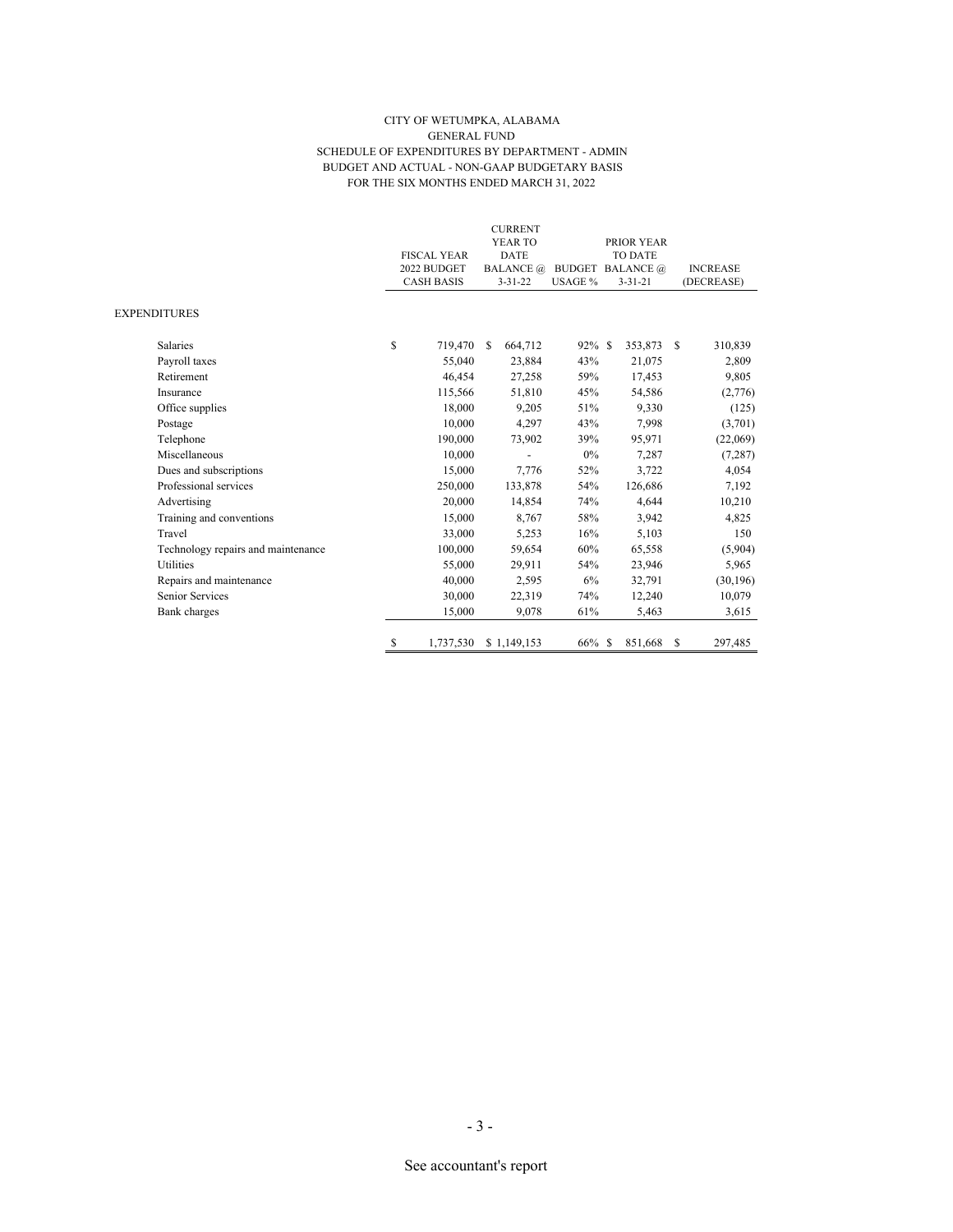#### CITY OF WETUMPKA, ALABAMA GENERAL FUND SCHEDULE OF EXPENDITURES BY DEPARTMENT - SPECIAL EVENTS BUDGET AND ACTUAL - NON-GAAP BUDGETARY BASIS FOR THE SIX MONTHS ENDED MARCH 31, 2022

|                         |    |                    |               | <b>CURRENT</b>   |           |                         |                          |               |                 |
|-------------------------|----|--------------------|---------------|------------------|-----------|-------------------------|--------------------------|---------------|-----------------|
|                         |    |                    |               | YEAR TO          |           |                         | PRIOR YEAR               |               |                 |
|                         |    | <b>FISCAL YEAR</b> |               | <b>DATE</b>      |           |                         | TO DATE                  |               |                 |
|                         |    | 2022 BUDGET        |               | <b>BALANCE</b> @ |           | <b>BUDGET BALANCE</b> @ |                          |               | <b>INCREASE</b> |
|                         |    | <b>CASH BASIS</b>  |               | $3 - 31 - 22$    | USAGE %   |                         | $3 - 31 - 21$            |               | (DECREASE)      |
| <b>EXPENDITURES</b>     |    |                    |               |                  |           |                         |                          |               |                 |
| Miscellaneous           | \$ | 5,500              | $\mathcal{S}$ | 1,205            | $22\%$ \$ |                         | 25,328 \$                |               | (24, 123)       |
| Promotional advertising |    | 14,000             |               | 4,900            | 35%       |                         |                          |               | 4,900           |
| Special Events:         |    |                    |               |                  |           |                         |                          |               | $\overline{a}$  |
| Alabama Bass Trail      |    | 5,000              |               | 3,000            | 60%       |                         |                          |               | 3,000           |
| Christmas on the Coosa  |    | 30,000             |               | 22,913           | 76%       |                         | 14,491                   |               | 8,422           |
| Collegiate BASS         |    | 5,000              |               | ٠                | $0\%$     |                         | $\overline{\phantom{0}}$ |               |                 |
| Depot Players           |    | 2,000              |               |                  | $0\%$     |                         |                          |               |                 |
| Friends of the Fort     |    | 1,500              |               |                  | $0\%$     |                         |                          |               |                 |
| <b>Crater Tours</b>     |    | 2,000              |               |                  | $0\%$     |                         |                          |               |                 |
| July 4th                |    | 9,000              |               |                  | 0%        |                         |                          |               |                 |
| New Year's Eve          |    | 6,000              |               | 7,106            | 118%      |                         | 3,350                    |               | 3,756           |
| River and Blues         |    | 5,000              |               | ٠                | 0%        |                         | $\overline{a}$           |               | $\overline{a}$  |
| Trail of Legends        |    | 1,000              |               | 1,000            | 100%      |                         | -                        |               | 1,000           |
|                         | S  | 86,000             | S             | 40,124           | $47\%$ \$ |                         | 43,169                   | <sup>\$</sup> | (3,045)         |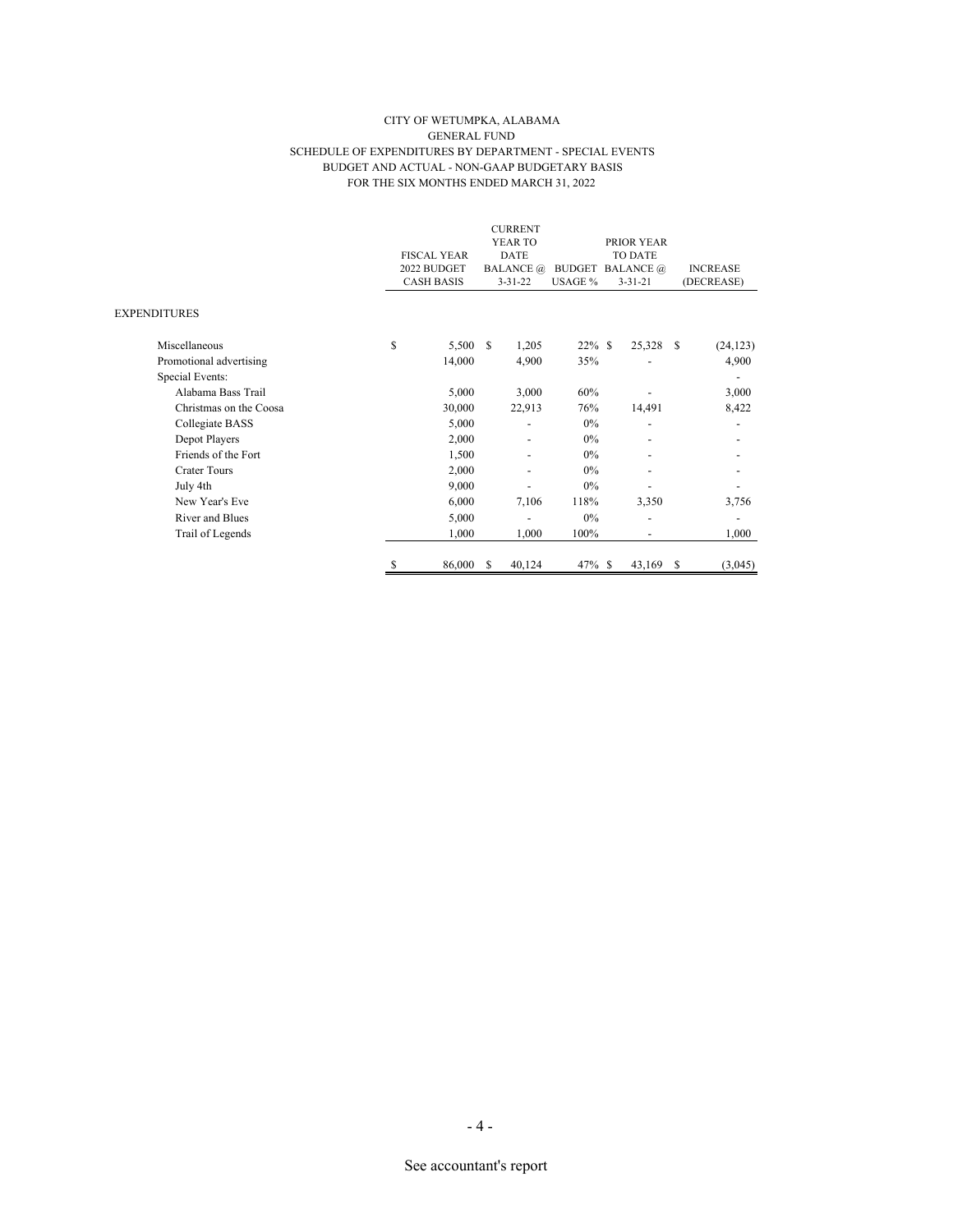#### CITY OF WETUMPKA, ALABAMA GENERAL FUND SCHEDULE OF EXPENDITURES BY DEPARTMENT - POLICE BUDGET AND ACTUAL - NON-GAAP BUDGETARY BASIS FOR THE SIX MONTHS ENDED MARCH 31, 2022

|                                     | <b>FISCAL YEAR</b><br>2022 BUDGET<br><b>CASH BASIS</b> |              | <b>CURRENT</b><br>YEAR TO<br>DATE<br>$3 - 31 - 22$ |             | USAGE % | PRIOR YEAR<br>TO DATE<br>BALANCE @ BUDGET BALANCE @<br>$3 - 31 - 21$ |                          |               | <b>INCREASE</b><br>(DECREASE) |
|-------------------------------------|--------------------------------------------------------|--------------|----------------------------------------------------|-------------|---------|----------------------------------------------------------------------|--------------------------|---------------|-------------------------------|
| <b>EXPENDITURES</b>                 |                                                        |              |                                                    |             |         |                                                                      |                          |               |                               |
| <b>Salaries</b>                     | \$                                                     | 1,873,079 \$ |                                                    | 951,814     | 51% \$  | 924,455                                                              |                          | <sup>\$</sup> | 27,359                        |
| Payroll taxes                       |                                                        | 143,291      |                                                    | 79,192      | 55%     | 70,586                                                               |                          |               | 8,606                         |
| Retirement                          |                                                        | 145,862      |                                                    | 76,819      | 53%     | 57,003                                                               |                          |               | 19,816                        |
| Insurance                           |                                                        | 343,829      |                                                    | 146,358     | 43%     | 143,442                                                              |                          |               | 2,916                         |
| Gasoline and oil                    |                                                        | 90,000       |                                                    | 56,953      | 63%     | 30,943                                                               |                          |               | 26,010                        |
| Auto parts                          |                                                        | 50,000       |                                                    | 11,329      | 23%     | 29,453                                                               |                          |               | (18, 124)                     |
| Postage                             |                                                        | 1,000        |                                                    | 322         | 32%     |                                                                      | $\overline{\phantom{a}}$ |               | 322                           |
| Telephone                           |                                                        | 95,000       |                                                    | 92,310      | 97%     | 51,649                                                               |                          |               | 40,661                        |
| Advertising                         |                                                        |              |                                                    |             | $0\%$   |                                                                      | 1,161                    |               | (1,161)                       |
| <b>Utilities</b>                    |                                                        | 40,000       |                                                    | 17,605      | 44%     | 18,581                                                               |                          |               | (976)                         |
| Operating supplies                  |                                                        | 20,000       |                                                    | 7,848       | 39%     |                                                                      | 7,001                    |               | 847                           |
| Dues and subscriptions              |                                                        | 6,500        |                                                    | 2,039       | 31%     |                                                                      | 1,557                    |               | 482                           |
| Professional services               |                                                        | 11,000       |                                                    | 19,010      | 173%    |                                                                      | 3,729                    |               | 15,281                        |
| Training and conventions            |                                                        | 14,000       |                                                    | 5,343       | 38%     |                                                                      | 5,336                    |               | 7                             |
| Travel                              |                                                        | 12,000       |                                                    | 8,425       | 70%     |                                                                      | 5,388                    |               | 3,037                         |
| Uniforms                            |                                                        | 25,000       |                                                    | 16,361      | 65%     |                                                                      | 7,964                    |               | 8,397                         |
| Repairs and maintenance - equipment |                                                        | 8,000        |                                                    | 5,915       | 74%     |                                                                      | 694                      |               | 5,221                         |
| Equipment replacement               |                                                        | 7,500        |                                                    | 2,550       | 34%     |                                                                      | 4,721                    |               | (2,171)                       |
| Repairs and maintenance - building  |                                                        | 7.000        |                                                    | 3,663       | 52%     |                                                                      | 4,607                    |               | (944)                         |
| <b>NCIC Rental</b>                  |                                                        | 4,500        |                                                    | 450         | 10%     |                                                                      | 900                      |               | (450)                         |
| $K-9$                               |                                                        | 15,000       |                                                    |             | $0\%$   |                                                                      |                          |               |                               |
| Police Safety Academy               |                                                        | 1,000        |                                                    |             | 0%      |                                                                      |                          |               |                               |
| Drug enforcement                    |                                                        | 20,000       |                                                    | 1,413       | 7%      |                                                                      | 4,500                    |               | (3,087)                       |
| Dispatcher salaries                 |                                                        | 295,000      |                                                    | 149,758     | 51%     | 73,399                                                               |                          |               | 76,359                        |
|                                     | \$                                                     | 3,228,561    |                                                    | \$1,655,477 |         | 51% \$1,447,069                                                      |                          | \$            | 208,408                       |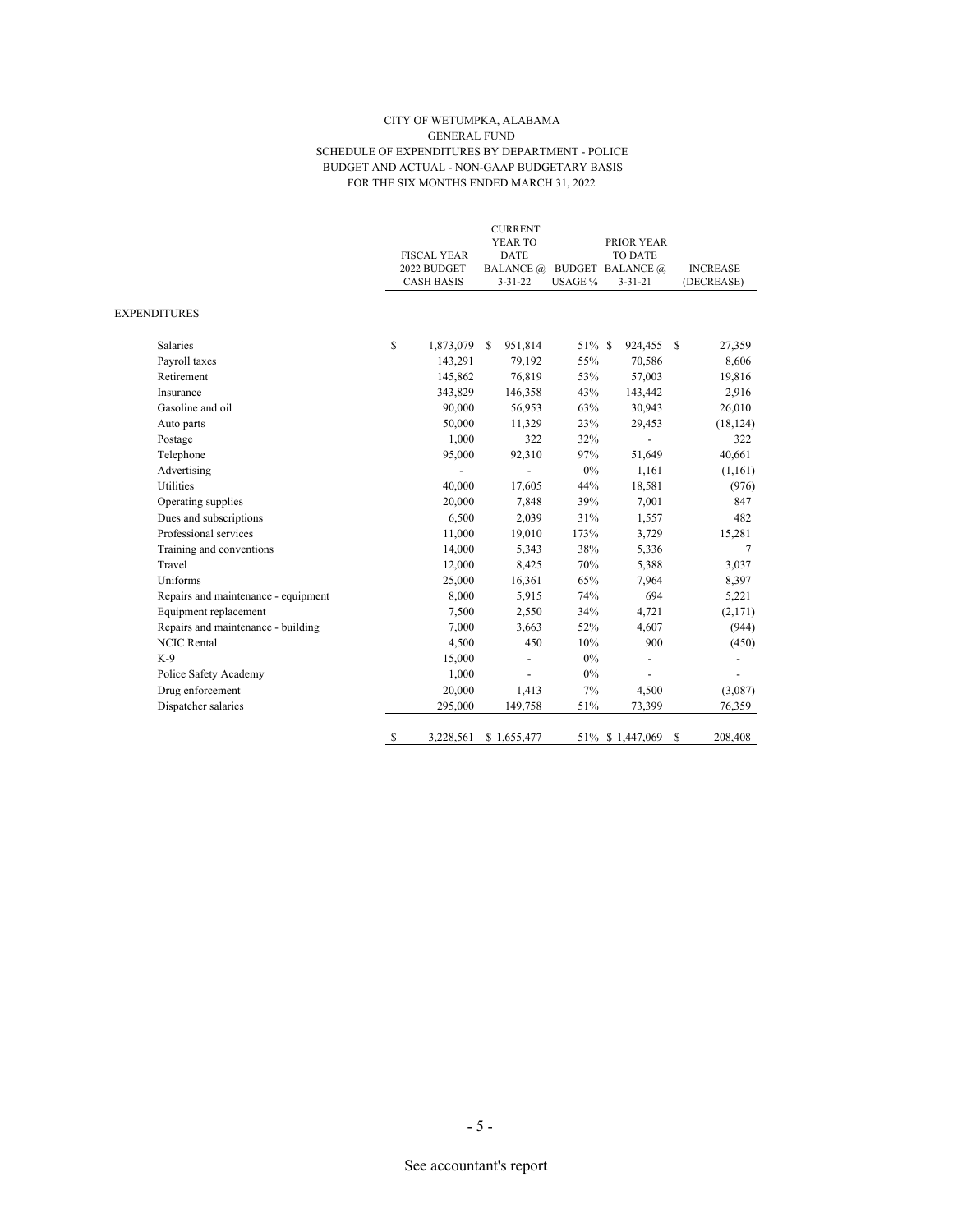#### CITY OF WETUMPKA, ALABAMA GENERAL FUND SCHEDULE OF EXPENDITURES BY DEPARTMENT - FIRE BUDGET AND ACTUAL - NON-GAAP BUDGETARY BASIS FOR THE SIX MONTHS ENDED MARCH 31, 2022

|                                          |              |           |                                                        |         |                                                                                              |         |         |                                                                                      | <b>INCREASE</b> |
|------------------------------------------|--------------|-----------|--------------------------------------------------------|---------|----------------------------------------------------------------------------------------------|---------|---------|--------------------------------------------------------------------------------------|-----------------|
|                                          |              |           |                                                        |         |                                                                                              |         |         |                                                                                      | (DECREASE)      |
|                                          |              |           |                                                        |         |                                                                                              |         |         |                                                                                      |                 |
| <b>Salaries</b>                          | \$           | 1,232,207 | S                                                      | 612,367 |                                                                                              |         |         |                                                                                      | 6,132           |
| Payroll taxes                            |              | 94,264    |                                                        | 51,283  | 54%                                                                                          |         | 45,918  |                                                                                      | 5,365           |
| Retirement                               |              | 84,350    |                                                        | 48,367  | 57%                                                                                          |         | 40,136  |                                                                                      | 8,231           |
| Insurance                                |              | 202,784   |                                                        | 82,769  | 41%                                                                                          |         | 92,396  |                                                                                      | (9,627)         |
| Gasoline and oil                         |              | 10,000    |                                                        | 6,938   | 69%                                                                                          |         | 3,689   |                                                                                      | 3,249           |
| Vehicle maintenance and inspection       |              | 50,000    |                                                        | 16,681  | 33%                                                                                          |         | 38,358  |                                                                                      | (21,677)        |
| Telephone                                |              | 7,500     |                                                        | 2,802   | 37%                                                                                          |         | 2,298   |                                                                                      | 504             |
| <b>Utilities</b>                         |              | 35,000    |                                                        | 20,597  | 59%                                                                                          |         | 19,724  |                                                                                      | 873             |
| Miscellaneous                            |              | 3,000     |                                                        | 5,243   | 175%                                                                                         |         | 3,155   |                                                                                      | 2,088           |
| Fire fighting equipment/supplies         |              | 60,000    |                                                        | 29,667  | 49%                                                                                          |         | 138,611 |                                                                                      | (108, 944)      |
| Dues and subscriptions                   |              | 1.000     |                                                        | 2,636   | 264%                                                                                         |         | 420     |                                                                                      | 2,216           |
| Professional Services                    |              |           |                                                        | 106,475 | $0\%$                                                                                        |         |         |                                                                                      | 106,475         |
| Training and conventions                 |              | 22,000    |                                                        | 7,806   | 35%                                                                                          |         | 2,607   |                                                                                      | 5,199           |
| Travel                                   |              | 4,000     |                                                        | 2,364   | 59%                                                                                          |         |         |                                                                                      | 2,364           |
| Repairs and maintenance-non-vehicle      |              | 20,000    |                                                        | 13,143  | 66%                                                                                          |         | 9,719   |                                                                                      | 3,424           |
| Firemen reimbursements                   |              | 30,000    |                                                        | 11,064  | 37%                                                                                          |         | 14,214  |                                                                                      | (3,150)         |
| Fire Fighter Health & Wellness           |              | 35,000    |                                                        |         | 0%                                                                                           |         |         |                                                                                      |                 |
| Station supplies and maintenance         |              | 25,000    |                                                        | 2,516   | 10%                                                                                          |         | 10,816  |                                                                                      | (8,300)         |
| Rents paid - temporary station on US 231 |              | 9,000     |                                                        | 3,750   | 42%                                                                                          |         | 4,500   |                                                                                      | (750)           |
|                                          | S            | 1,925,105 |                                                        |         |                                                                                              |         |         | \$                                                                                   | (6,328)         |
|                                          | EXPENDITURES |           | <b>FISCAL YEAR</b><br>2022 BUDGET<br><b>CASH BASIS</b> |         | <b>CURRENT</b><br>YEAR TO<br><b>DATE</b><br><b>BALANCE</b> @<br>$3 - 31 - 22$<br>\$1,026,468 | USAGE % | 50% \$  | PRIOR YEAR<br>TO DATE<br><b>BUDGET BALANCE</b> @<br>$3 - 31 - 21$<br>53% \$1,032,796 | 606,235 \$      |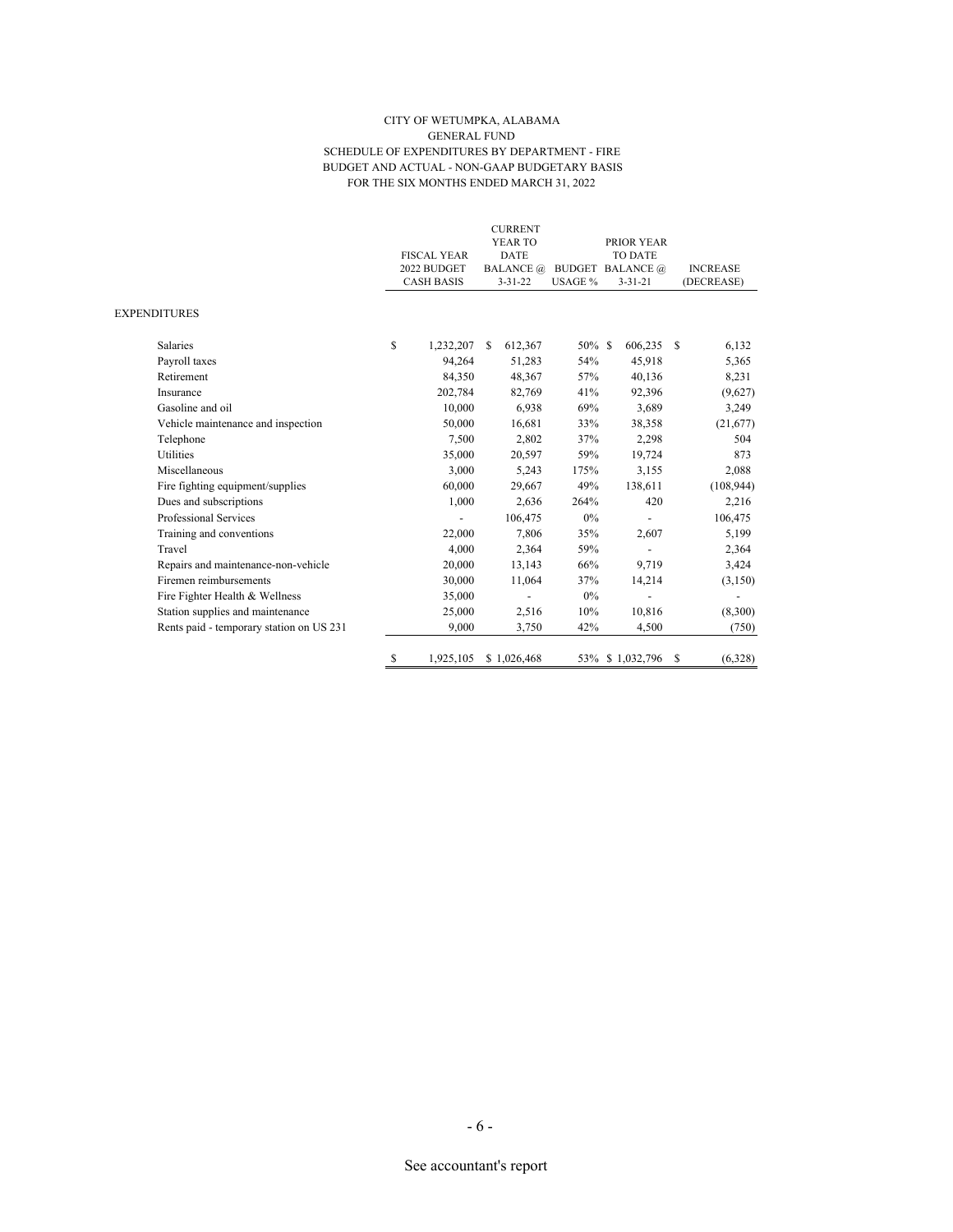#### CITY OF WETUMPKA, ALABAMA GENERAL FUND SCHEDULE OF EXPENDITURES BY DEPARTMENT - MUNICIPAL COURT BUDGET AND ACTUAL - NON-GAAP BUDGETARY BASIS FOR THE SIX MONTHS ENDED MARCH 31, 2022

|                                    |                    |                  | <b>CURRENT</b> |           |                          |                 |
|------------------------------------|--------------------|------------------|----------------|-----------|--------------------------|-----------------|
|                                    |                    |                  | YEAR TO        |           | PRIOR YEAR               |                 |
|                                    | <b>FISCAL YEAR</b> |                  | <b>DATE</b>    |           | <b>TO DATE</b>           |                 |
|                                    | 2022 BUDGET        | <b>BALANCE</b> @ |                |           | <b>BUDGET BALANCE</b> @  | <b>INCREASE</b> |
|                                    | <b>CASH BASIS</b>  |                  | $3 - 31 - 22$  | USAGE %   | $3 - 31 - 21$            | (DECREASE)      |
| <b>EXPENDITURES</b>                |                    |                  |                |           |                          |                 |
| <b>Salaries</b>                    | \$<br>178,991      | S.               | 85,566         | $48\%$ \$ | 88,125                   | -S<br>(2,559)   |
| Payroll taxes                      | 13,693             |                  | 7.070          | 52%       | 6.686                    | 384             |
| Retirement                         | 14,329             |                  | 7,827          | 55%       | 5,476                    | 2,351           |
| Insurance                          | 28,354             |                  | 23,791         | 84%       | 19,649                   | 4,142           |
| Office supplies                    | 3,500              |                  | 2,696          | 77%       | 1,353                    | 1,343           |
| Postage                            | 350                |                  |                | 0%        |                          |                 |
| Telephone                          | 2,000              |                  | 1,301          | 65%       | 927                      | 374             |
| Dues and subscriptions             | 200                |                  |                | 0%        |                          |                 |
| Training and conventions           | 3,000              |                  |                | 0%        | 50                       | (50)            |
| Miscellaneous                      | 500                |                  |                | 0%        |                          |                 |
| Municipal prosecutor               |                    |                  |                | 0%        | $\overline{\phantom{0}}$ |                 |
| Public defender                    | 9,500              |                  | 3,900          | 41%       | 4,750                    | (850)           |
| Jail expense                       | 75,000             |                  | 36,677         | 49%       | 35,427                   | 1,250           |
| Central Alabama Court Referral     | 8,000              |                  |                | 0%        |                          |                 |
| Administrative Office of the Court | 1,200              |                  | 600            | 50%       | 600                      |                 |
| Court costs distributions          | 300,000            |                  | 97,369         | 32%       | 111,363                  | (13,994)        |
|                                    | \$<br>638,617      | S                | 266,797        | $42\%$ \$ | 274,406                  | \$<br>(7,609)   |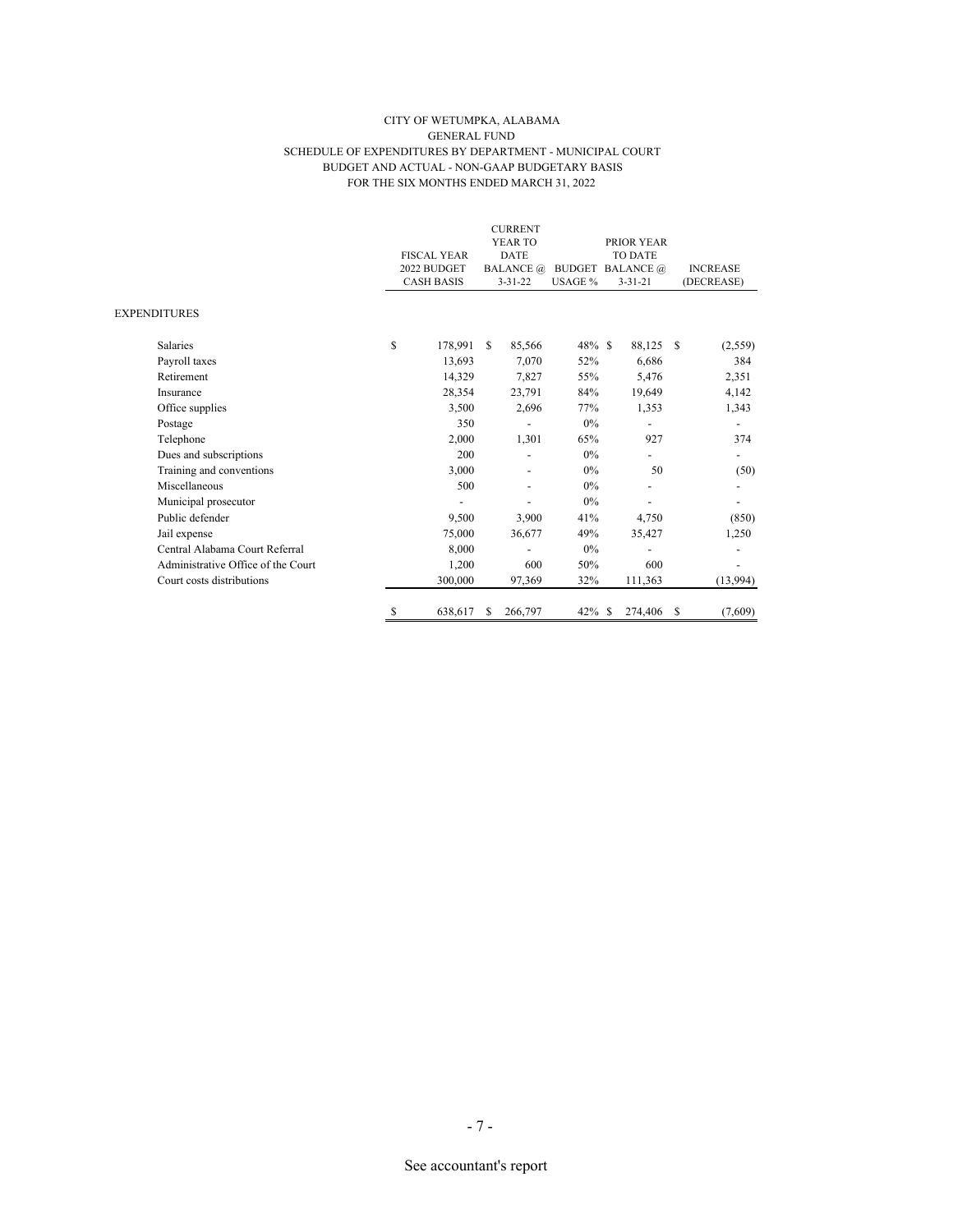#### CITY OF WETUMPKA, ALABAMA GENERAL FUND SCHEDULE OF EXPENDITURES BY DEPARTMENT - PUBLIC WORKS BUDGET AND ACTUAL - NON-GAAP BUDGETARY BASIS FOR THE SIX MONTHS ENDED MARCH 31, 2022

|                              | <b>FISCAL YEAR</b><br>2022 BUDGET<br>CASH BASIS |           | <b>CURRENT</b><br>YEAR TO<br>DATE<br><b>BALANCE</b> @<br>$3 - 31 - 22$ | USAGE % | PRIOR YEAR<br>TO DATE<br><b>BUDGET BALANCE</b> @<br>$3 - 31 - 21$ | <b>INCREASE</b><br>(DECREASE) |
|------------------------------|-------------------------------------------------|-----------|------------------------------------------------------------------------|---------|-------------------------------------------------------------------|-------------------------------|
| EXPENDITURES                 |                                                 |           |                                                                        |         |                                                                   |                               |
| Salaries                     | \$                                              | 1,336,418 | 674,900<br>-S                                                          | 51% \$  | 543,165                                                           | - S<br>131,735                |
| Payroll taxes                |                                                 | 102,236   | 58,441                                                                 | 57%     | 41,433                                                            | 17,008                        |
| Retirement                   |                                                 | 96,554    | 54,746                                                                 | 57%     | 32,880                                                            | 21,866                        |
| Insurance                    |                                                 | 336,299   | 136,794                                                                | 41%     | 133,221                                                           | 3,573                         |
| Gasoline and oil             |                                                 | 60,000    | 55,728                                                                 | 93%     | 24,090                                                            | 31,638                        |
| Auto parts and tires         |                                                 | 80,000    | 95,039                                                                 | 119%    | 52,806                                                            | 42,233                        |
| Telephone                    |                                                 | 110,000   | 69,332                                                                 | 63%     | 52,097                                                            | 17,235                        |
| Utilities                    |                                                 | 20,000    | 10,228                                                                 | 51%     | 9,048                                                             | 1,180                         |
| Miscellaneous                |                                                 | 3,200     | 4,542                                                                  | 142%    | 76                                                                | 4,466                         |
| Operating supplies           |                                                 | 35,000    | 26,727                                                                 | 76%     | 13,782                                                            | 12,945                        |
| Repairs and maintenance      |                                                 | 7,500     | 2,618                                                                  | 35%     | (2,919)                                                           | 5,537                         |
| Dues and subscriptions       |                                                 | 1,000     | 2,905                                                                  | 291%    | 223                                                               | 2,682                         |
| Professional services        |                                                 | 5,000     | 1,542                                                                  | 31%     |                                                                   | 1,542                         |
| Training & conventions       |                                                 | 5,500     | 1,980                                                                  | 36%     |                                                                   | 1,980                         |
| Travel                       |                                                 | 1,400     | 576                                                                    | 41%     |                                                                   | 576                           |
| Uniforms                     |                                                 | 20,000    | 12,943                                                                 | 65%     | 9,684                                                             | 3,259                         |
| Waste Disposal               |                                                 | 1,000     | $\overline{a}$                                                         | 0%      |                                                                   |                               |
| Repairs - outsourced         |                                                 | 20,000    | 685                                                                    | 3%      | 27,055                                                            | (26, 370)                     |
| Inmate corrections fees      |                                                 | 55,000    | $\overline{a}$                                                         | $0\%$   |                                                                   |                               |
| Inmate drinks/meals          |                                                 | 1,000     |                                                                        | $0\%$   |                                                                   |                               |
| Street signs/traffic control |                                                 | 13,000    | 6,732                                                                  | 52%     | 9,151                                                             | (2, 419)                      |
| Grass cutting contract       |                                                 | 129,500   | 32,450                                                                 | 25%     | 32,350                                                            | 100                           |
| Mosquito control             |                                                 | 4,000     |                                                                        | $0\%$   |                                                                   |                               |
| Vegetation management        |                                                 | 50,000    | 21,098                                                                 | 42%     | 25,244                                                            | (4,146)                       |
| Safety training              |                                                 | 1,250     |                                                                        | 0%      | 7                                                                 | (7)                           |
| Drainage repairs             |                                                 | 50,000    | 10,780                                                                 | 22%     | 438                                                               | 10,342                        |
| Landfill                     |                                                 | 50,000    | 21,851                                                                 | 44%     | 33,030                                                            | (11, 179)                     |
| Recycling center             |                                                 | 11,000    | 451                                                                    | 4%      | 2,193                                                             | (1,742)                       |
| Street sweeping contract     |                                                 | 60,000    | 30,024                                                                 | 50%     | 24,801                                                            | 5,223                         |
|                              | \$                                              | 2,665,857 | \$1,333,112                                                            |         | 50% \$1,063,855                                                   | \$<br>269,257                 |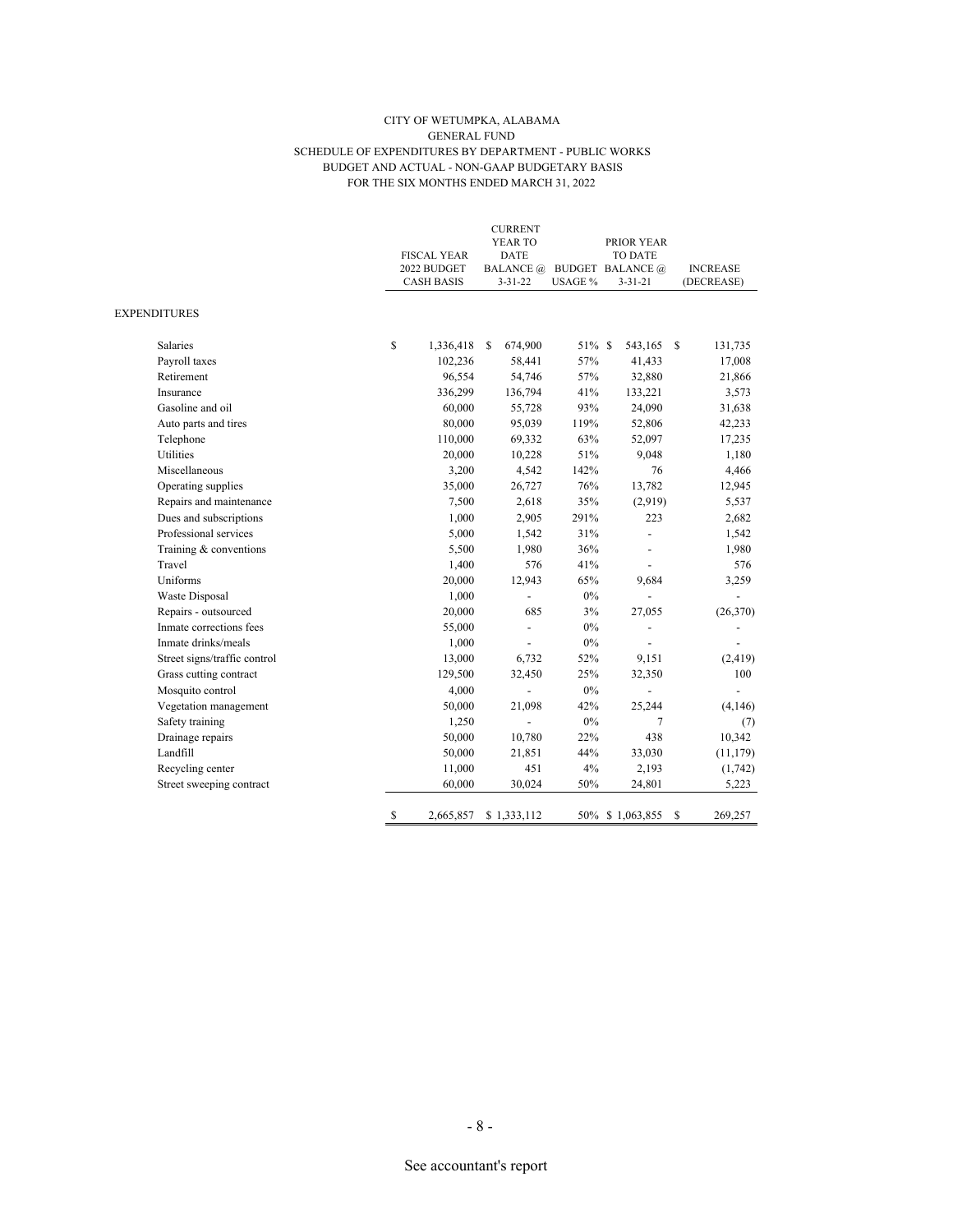#### CITY OF WETUMPKA, ALABAMA GENERAL FUND SCHEDULE OF EXPENDITURES BY DEPARTMENT - PUBLIC FACILITIES BUDGET AND ACTUAL - NON-GAAP BUDGETARY BASIS FOR THE SIX MONTHS ENDED MARCH 31, 2022

|                                       | <b>FISCAL YEAR</b>               | <b>CURRENT</b><br>YEAR TO<br><b>DATE</b> |           | PRIOR YEAR<br><b>TO DATE</b>             |                               |
|---------------------------------------|----------------------------------|------------------------------------------|-----------|------------------------------------------|-------------------------------|
|                                       | 2022 BUDGET<br><b>CASH BASIS</b> | <b>BALANCE</b> @<br>$3 - 31 - 22$        | USAGE %   | <b>BUDGET BALANCE</b> @<br>$3 - 31 - 21$ | <b>INCREASE</b><br>(DECREASE) |
| <b>EXPENDITURES</b>                   |                                  |                                          |           |                                          |                               |
| <b>UTILITIES</b>                      |                                  |                                          |           |                                          |                               |
| City Hall                             | \$<br>30,000                     | S.<br>16,908                             | 56% \$    | 14,876 \$                                | 2,032                         |
| Civic Center                          | 40,000                           | 16,930                                   | 42%       | 13,540                                   | 3,390                         |
| Post Office / El Co Historical Museum | 13,500                           | 4,709                                    | 35%       | 7,590                                    | (2,881)                       |
| Martin Luther King, Jr. Complex       | 18,000                           | 11,116                                   | 62%       | 10,045                                   | 1,071                         |
| Memorial Park Complex                 | 3,500                            | 579                                      | 17%       | 765                                      | (186)                         |
| Gold Star Park Complex                | 50,000                           | 23,310                                   | 47%       | 21,494                                   | 1,816                         |
| Municipal Ball Park                   | 5,000                            | 2,674                                    | 53%       | 2,580                                    | 94                            |
| New Ball Fields                       | 35,000                           | 14,359                                   | 41%       | 14,532                                   | (173)                         |
| <b>Welcome Center</b>                 | 2,000                            | 233                                      | 12%       | 961                                      | (728)                         |
| Landscaping/Miscellaneous Parks       | 6,000                            | 5,309                                    | 88%       | 4,008                                    | 1,301                         |
| Jeanette Barrett Civic Room           | 3,000                            | 1,164                                    | 39%       | 1,565                                    | (401)                         |
| <b>Soccer Fields</b>                  | 6,000                            | 1,307                                    | 22%       | 2,480                                    | (1, 173)                      |
| Stadium                               | 50,000                           | 29,047                                   | 58%       | 35,185                                   | (6, 138)                      |
| Farmer's Market                       | 8,000                            | 2,112                                    | 26%       |                                          | 2,112                         |
| <b>Hohenberg Property</b>             | 20,000                           | 5,235                                    | 26%       |                                          | 5,235                         |
| UPKEEP AND MAINTENANCE                |                                  |                                          |           |                                          |                               |
| City Hall                             | 13,000                           | 11,619                                   | 89%       | 7,455                                    | 4,164                         |
| Civic Center                          | 25,000                           | 5,340                                    | 21%       | 7,345                                    | (2,005)                       |
| Post Office                           | 2,500                            | 951                                      | 38%       | 65                                       | 886                           |
| Martin Luther King, Jr. Complex       | 7,000                            | 4,927                                    | 70%       | 107                                      | 4,820                         |
| Memorial Park Complex                 | 2,000                            | 79                                       | 4%        | 951                                      | (872)                         |
| Gold Star Park Complex                | 10,000                           | 2,661                                    | 27%       | 5,270                                    | (2,609)                       |
| Municipal Ball Park                   | 1,000                            | 19,806                                   | 1981%     | (305)                                    | 20,111                        |
| New Ball Fields                       | 70,000                           | 48,906                                   | 70%       | 35,536                                   | 13,370                        |
| Welcome Center                        | 2,000                            | 1,201                                    | 60%       | 1,131                                    | 70                            |
| Landscaping/Miscellaneous Parks       | 3,000                            | 1,358                                    | 45%       | 20                                       | 1,338                         |
| Jeanette Barrett Civic Room           | 10,000                           | 6,142                                    | 61%       | 7,340                                    | (1, 198)                      |
| Soccer Fields                         | 1,000                            |                                          | $0\%$     | 300                                      | (300)                         |
| Stadium                               | 170,000                          | 20,004                                   | 12%       | 83,017                                   | (63, 013)                     |
| Farmer's Market                       | 7,500                            | 376                                      | 5%        |                                          | 376                           |
| Hohenberg Property                    | 70,000                           | 15,483                                   | 22%       | $\overline{\phantom{0}}$                 | 15,483                        |
|                                       | \$<br>684,000                    | S<br>273,845                             | $40\%$ \$ | 277,853                                  | (4,008)<br>S                  |

- 9 -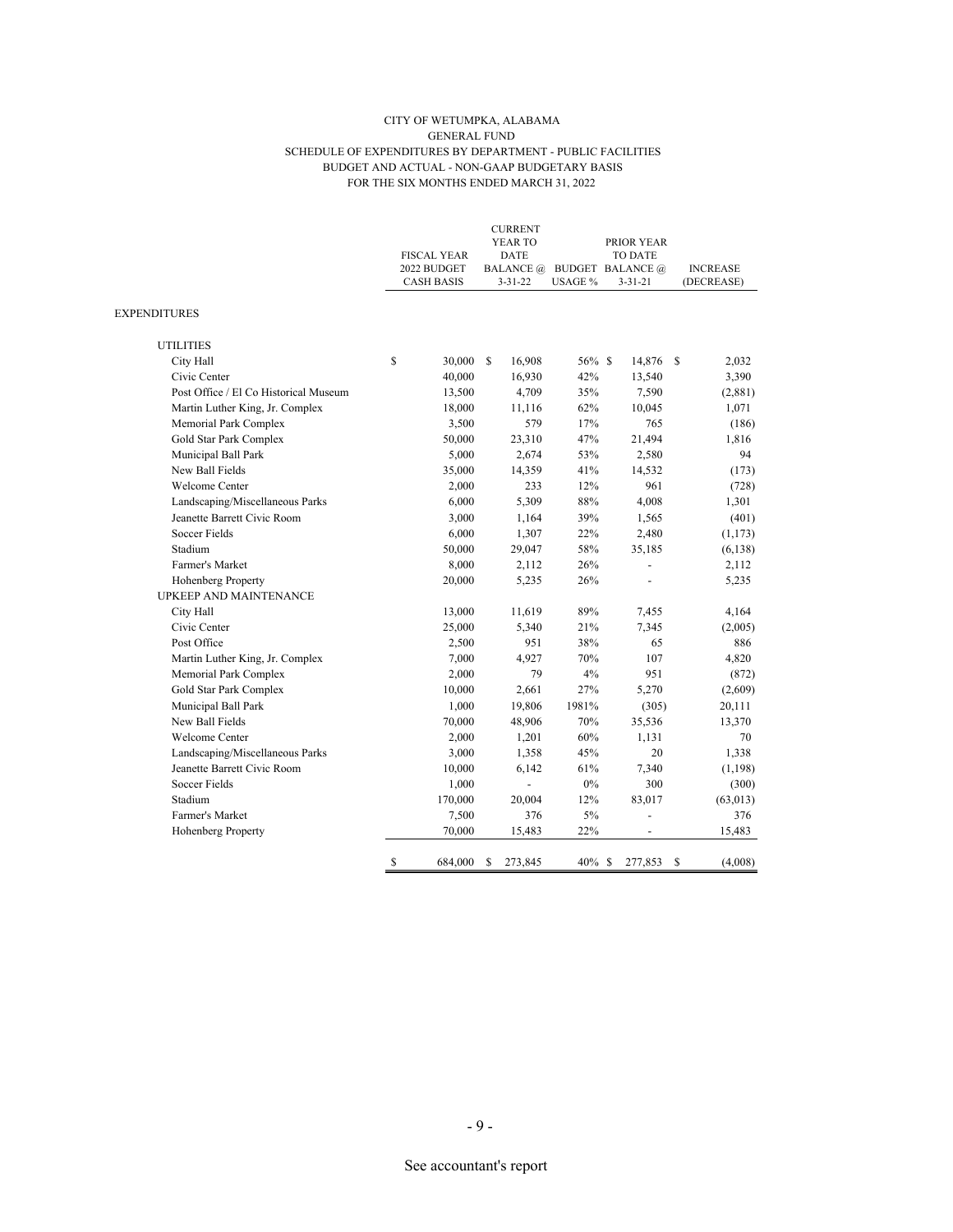#### CITY OF WETUMPKA, ALABAMA GENERAL FUND SCHEDULE OF EXPENDITURES BY DEPARTMENT - LIBRARY BUDGET AND ACTUAL - NON-GAAP BUDGETARY BASIS FOR THE SIX MONTHS ENDED MARCH 31, 2022

|                                        |                    |                  | <b>CURRENT</b> |           |                         |                          |                 |            |
|----------------------------------------|--------------------|------------------|----------------|-----------|-------------------------|--------------------------|-----------------|------------|
|                                        |                    |                  | YEAR TO        |           |                         | PRIOR YEAR               |                 |            |
|                                        | <b>FISCAL YEAR</b> |                  | <b>DATE</b>    |           | TO DATE                 |                          |                 |            |
|                                        | 2022 BUDGET        | <b>BALANCE</b> @ |                |           | <b>BUDGET BALANCE</b> @ |                          | <b>INCREASE</b> |            |
|                                        | <b>CASH BASIS</b>  |                  | $3 - 31 - 22$  | USAGE %   |                         | $3 - 31 - 21$            |                 | (DECREASE) |
| <b>EXPENDITURES</b>                    |                    |                  |                |           |                         |                          |                 |            |
| <b>Salaries</b>                        | \$<br>225,825      | -S               | 108,382        | $48\%$ \$ |                         | 107,838 \$               |                 | 544        |
| Payroll taxes                          | 17,276             |                  | 9,265          | 54%       |                         | 8,177                    |                 | 1,088      |
| Retirement                             | 16,530             |                  | 9,257          | 56%       |                         | 5,965                    |                 | 3,292      |
| Insurance                              | 41,634             |                  | 18,737         | 45%       |                         | 19,633                   |                 | (896)      |
| Office supplies                        | 1,000              |                  | 537            | 54%       |                         | 10                       |                 | 527        |
| Postage                                | 1,000              |                  | 322            | 32%       |                         | 254                      |                 | 68         |
| Telephone and technology               | 4,500              |                  | 1,083          | 24%       |                         | 1,077                    |                 | 6          |
| Miscellaneous                          | 500                |                  | 640            | 128%      |                         | 332                      |                 | 308        |
| Professional dues/training/conventions | 1,000              |                  | 80             | 8%        |                         | (76)                     |                 | 156        |
| Travel                                 | 750                |                  | ٠              | $0\%$     |                         | $\overline{\phantom{0}}$ |                 |            |
| Computers and repairs/maintenance      | 5,000              |                  | 2,285          | 46%       |                         |                          |                 | 2,285      |
| Books and materials                    | 21,000             |                  | 7,969          | 38%       |                         | 9,039                    |                 | (1,070)    |
| Cultural arts museum                   | 15,000             |                  | 2,938          | 20%       |                         | 126                      |                 | 2,812      |
|                                        | \$<br>351,015      | <sup>\$</sup>    | 161,495        | $46\%$ \$ |                         | 152,375                  | S               | 9,120      |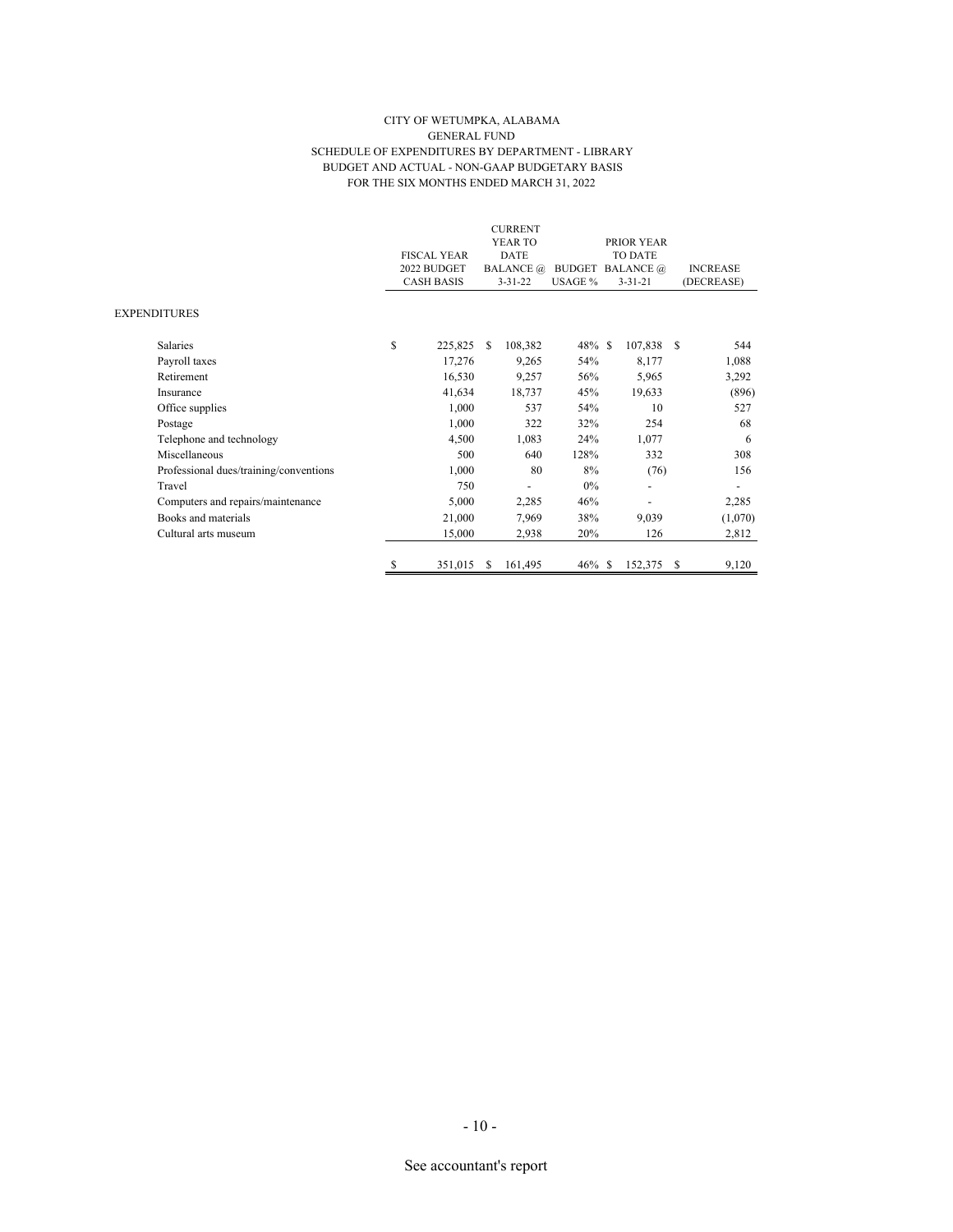#### CITY OF WETUMPKA, ALABAMA GENERAL FUND SCHEDULE OF EXPENDITURES BY DEPARTMENT - AIRPORT BUDGET AND ACTUAL - NON-GAAP BUDGETARY BASIS FOR THE SIX MONTHS ENDED MARCH 31, 2022

|                                            |                    |               | <b>CURRENT</b><br>YEAR TO |                         | PRIOR YEAR               |   |                 |
|--------------------------------------------|--------------------|---------------|---------------------------|-------------------------|--------------------------|---|-----------------|
|                                            | <b>FISCAL YEAR</b> |               | <b>DATE</b>               |                         | <b>TO DATE</b>           |   |                 |
|                                            | 2022 BUDGET        |               | <b>BALANCE</b> @          | <b>BUDGET BALANCE</b> @ |                          |   | <b>INCREASE</b> |
|                                            | <b>CASH BASIS</b>  |               | $3 - 31 - 22$             | USAGE %                 | $3 - 31 - 21$            |   | (DECREASE)      |
| EXPENDITURES                               |                    |               |                           |                         |                          |   |                 |
| Salaries                                   | \$<br>63,778       | <sup>\$</sup> | 34,807                    | 55% \$                  | 34,210 \$                |   | 597             |
| Payroll taxes                              | 4,979              |               | 2,657                     | 53%                     | 2,418                    |   | 239             |
| Retirement                                 | 5,472              |               | 3,157                     | 58%                     | 1,736                    |   | 1,421           |
| Insurance                                  | 13,279             |               | 62                        | $0\%$                   | 279                      |   | (217)           |
| Utilities                                  | 17,000             |               | 6,871                     | 40%                     | 6,486                    |   | 385             |
| Telephone and technology                   | 3,000              |               | 396                       | 13%                     | 166                      |   | 230             |
| Insurance                                  | 5,000              |               |                           | 0%                      | 900                      |   | (900)           |
| Operating supplies                         | 1,000              |               | 42                        | 4%                      | $\overline{\phantom{0}}$ |   | 42              |
| Professional services                      | 20,000             |               | 2,571                     | 13%                     | 718                      |   | 1,853           |
| Training, conventions, dues, subscriptions | 2,500              |               | 1,868                     | 75%                     | 620                      |   | 1,248           |
| Legal services                             | 3,000              |               |                           | $0\%$                   |                          |   |                 |
| Fuel system repairs and maintenance        | 25,000             |               | 5,878                     | 24%                     | 3,572                    |   | 2,306           |
| T-Hangar repairs and maintenance           | 20,000             |               | 598                       | 3%                      |                          |   | 598             |
| Miscellaneous                              | 1,000              |               | -                         | 0%                      | 57                       |   | (57)            |
| Aviation fuel purchases                    | 65,000             |               | 29,871                    | 46%                     | 22,881                   |   | 6,990           |
|                                            | \$<br>250,008      | S             | 88,778                    | $36\%$ \$               | 74,043                   | S | 14,735          |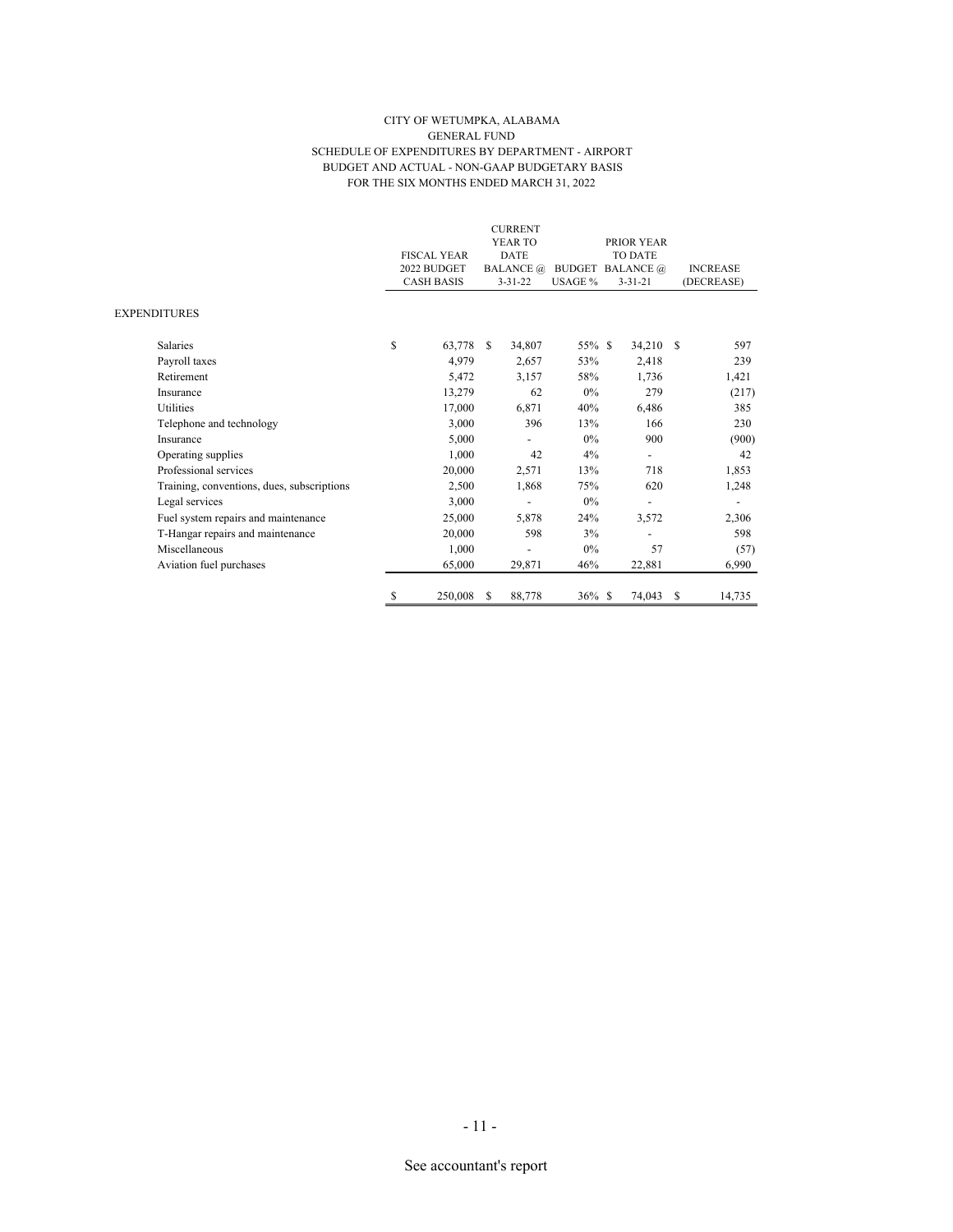#### CITY OF WETUMPKA, ALABAMA GENERAL FUND SCHEDULE OF EXPENDITURES BY DEPARTMENT - BUILDING INSPECTOR BUDGET AND ACTUAL - NON-GAAP BUDGETARY BASIS FOR THE SIX MONTHS ENDED MARCH 31, 2022

|                     |                          |    |                    |     | <b>CURRENT</b>           |           |                         |                          |                 |            |
|---------------------|--------------------------|----|--------------------|-----|--------------------------|-----------|-------------------------|--------------------------|-----------------|------------|
|                     |                          |    |                    |     | YEAR TO                  |           |                         | PRIOR YEAR               |                 |            |
|                     |                          |    | <b>FISCAL YEAR</b> |     | <b>DATE</b>              |           | <b>TO DATE</b>          |                          |                 |            |
|                     |                          |    | 2022 BUDGET        |     | <b>BALANCE</b> @         |           | <b>BUDGET BALANCE</b> @ |                          | <b>INCREASE</b> |            |
|                     |                          |    | <b>CASH BASIS</b>  |     | $3 - 31 - 22$            | USAGE %   |                         | $3 - 31 - 21$            |                 | (DECREASE) |
| <b>EXPENDITURES</b> |                          |    |                    |     |                          |           |                         |                          |                 |            |
|                     | <b>Salaries</b>          | \$ | 243,622            | -S  | 96,453                   | $40\%$ \$ |                         | 106,759                  | - \$            | (10,306)   |
|                     | Payroll taxes            |    | 18,637             |     | 8,260                    | 44%       |                         | 8,147                    |                 | 113        |
|                     | Retirement               |    | 16,673             |     | 7,900                    | 47%       |                         | 6,827                    |                 | 1,073      |
|                     | Insurance                |    | 35,891             |     | 15,841                   | 44%       |                         | 15,788                   |                 | 53         |
|                     | Office supplies          |    | 2,000              |     | 1,042                    | 52%       |                         | 632                      |                 | 410        |
|                     | Gasoline and oil         |    | 2,500              |     | 2,387                    | 95%       |                         | 605                      |                 | 1,782      |
|                     | Auto parts               |    | 1,500              |     | 667                      | 44%       |                         |                          |                 | 667        |
|                     | Postage                  |    | 1,500              |     |                          | 0%        |                         |                          |                 |            |
|                     | Telephone                |    | 7,500              |     | 2,694                    | 36%       |                         | 12,992                   |                 | (10, 298)  |
|                     | Miscellaneous            |    | 2,000              |     | 1,117                    | 56%       |                         | 897                      |                 | 220        |
|                     | Dues and subscriptions   |    | 2,500              |     | 322                      | 13%       |                         | 1,096                    |                 | (774)      |
|                     | Professional services    |    | 10,000             |     | 3,665                    | 37%       |                         |                          |                 | 3,665      |
|                     | Training and conventions |    | 5,000              |     | 852                      | 17%       |                         | 819                      |                 | 33         |
|                     | Travel                   |    | 3,000              |     | $\overline{\phantom{a}}$ | $0\%$     |                         | $\overline{\phantom{a}}$ |                 | -          |
|                     |                          | \$ | 352,323            | \$. | 141,200                  | $40\%$ \$ |                         | 154,562                  | -S              | (13, 362)  |

# - 12 -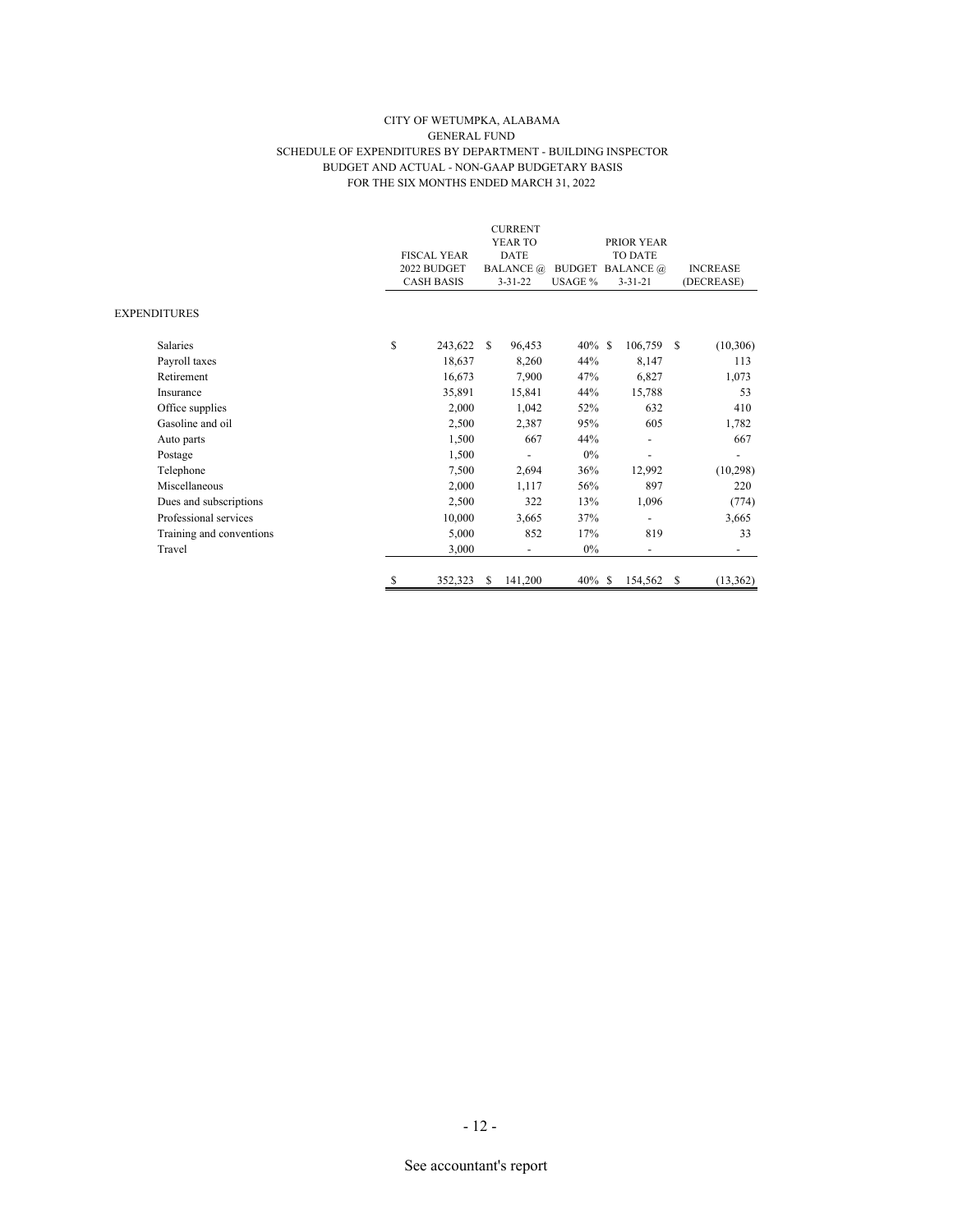#### CITY OF WETUMPKA, ALABAMA GENERAL FUND SCHEDULE OF EXPENDITURES BY DEPARTMENT - PLANNING & PROJECTS BUDGET AND ACTUAL - NON-GAAP BUDGETARY BASIS FOR THE SIX MONTHS ENDED MARCH 31, 2022

|                          |                    |           |               | <b>CURRENT</b>               |          |                          |   |                 |
|--------------------------|--------------------|-----------|---------------|------------------------------|----------|--------------------------|---|-----------------|
|                          |                    |           |               | YEAR TO                      |          | PRIOR YEAR               |   |                 |
|                          | <b>FISCAL YEAR</b> |           |               | DATE                         |          | <b>TO DATE</b>           |   |                 |
|                          | 2022 BUDGET        |           |               | <b>BALANCE</b> @             |          | <b>BUDGET BALANCE</b> @  |   | <b>INCREASE</b> |
|                          | <b>CASH BASIS</b>  |           | $3 - 31 - 22$ |                              | USAGE %  | $3 - 31 - 21$            |   | (DECREASE)      |
| <b>EXPENDITURES</b>      |                    |           |               |                              |          |                          |   |                 |
| Dues and subscriptions   | S                  | 5,000 S   |               | $\qquad \qquad \blacksquare$ | $0\%$ \$ |                          | S |                 |
| Professional services    |                    | 5,000     |               | $\overline{\phantom{0}}$     | $0\%$    | 2,250                    |   | (2,250)         |
| Training and conventions |                    | 1,000     |               | $\overline{\phantom{0}}$     | $0\%$    | ٠                        |   |                 |
| Technology and equipment |                    | 2,000     |               | $\overline{\phantom{0}}$     | $0\%$    | $\overline{\phantom{0}}$ |   |                 |
| Travel                   |                    | 1,000     |               | $\overline{\phantom{0}}$     | $0\%$    | ٠                        |   |                 |
| Miscellaneous            |                    | 4,000     |               | -                            | $0\%$    |                          |   |                 |
|                          | ה.                 | 18,000 \$ |               |                              | $0\%$ \$ | 2,250                    | S | (2,250)         |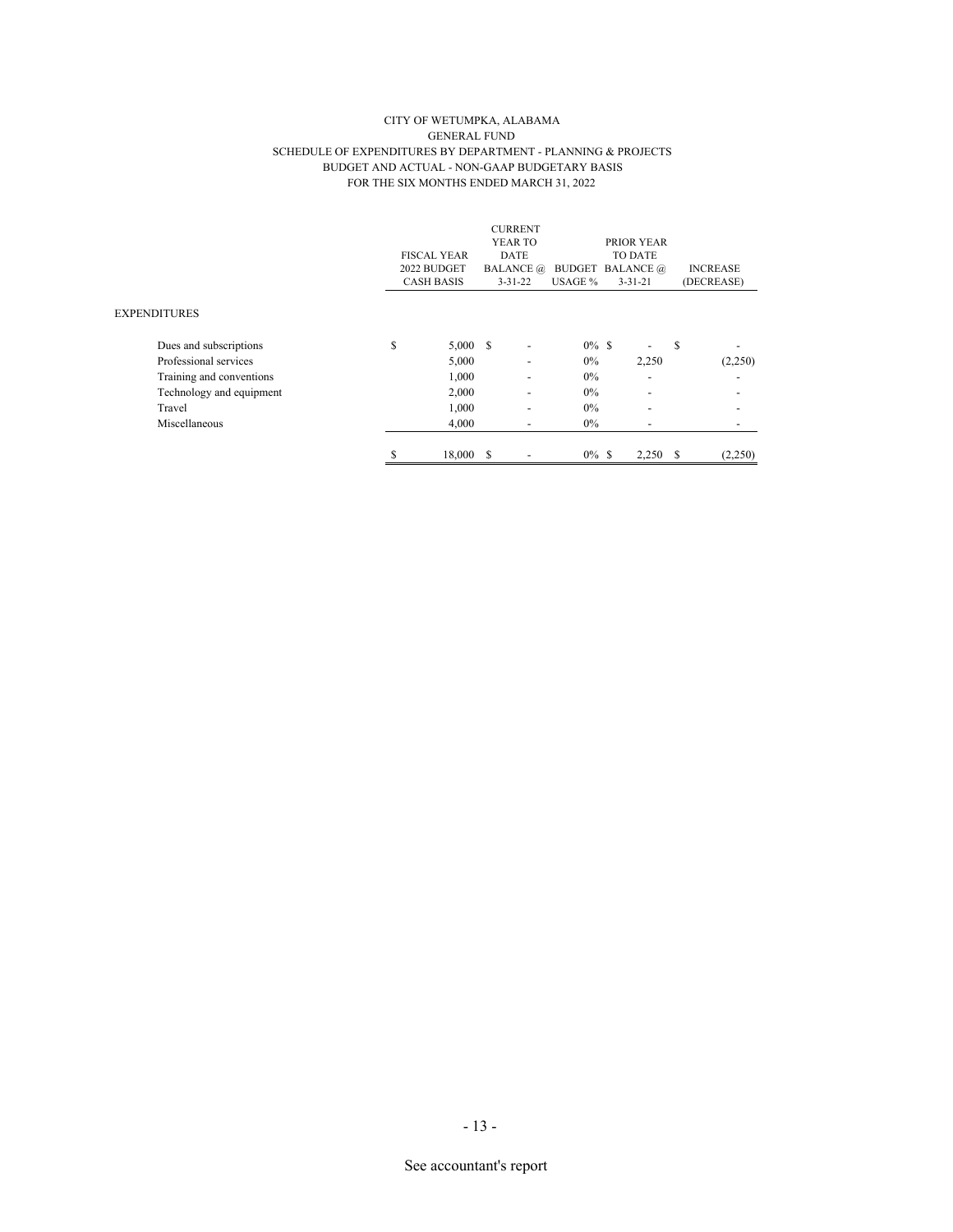#### CITY OF WETUMPKA, ALABAMA GENERAL FUND SCHEDULE OF EXPENDITURES BY DEPARTMENT - PLANNING COMMISSION BUDGET AND ACTUAL - NON-GAAP BUDGETARY BASIS FOR THE SIX MONTHS ENDED MARCH 31, 2022

|                          |                    |    | <b>CURRENT</b>           |                         |                          |   |                          |
|--------------------------|--------------------|----|--------------------------|-------------------------|--------------------------|---|--------------------------|
|                          |                    |    | YEAR TO                  |                         | PRIOR YEAR               |   |                          |
|                          | <b>FISCAL YEAR</b> |    | <b>DATE</b>              |                         | <b>TO DATE</b>           |   |                          |
|                          | 2022 BUDGET        |    | <b>BALANCE</b> @         | <b>BUDGET BALANCE</b> @ |                          |   | <b>INCREASE</b>          |
|                          | <b>CASH BASIS</b>  |    | $3 - 31 - 22$            | USAGE %                 | $3 - 31 - 21$            |   | (DECREASE)               |
|                          |                    |    |                          |                         |                          |   |                          |
| <b>EXPENDITURES</b>      |                    |    |                          |                         |                          |   |                          |
| Professional services    | \$<br>15,000 \$    |    | 8,220                    | 55% \$                  | -                        | S | 8,220                    |
| Legal services           | 1,000              |    | ٠                        | $0\%$                   | $\overline{\phantom{a}}$ |   | $\overline{\phantom{a}}$ |
| Training and conventions | 2,000              |    | $\overline{\phantom{a}}$ | $0\%$                   | $\overline{\phantom{a}}$ |   | $\overline{\phantom{a}}$ |
| Travel                   | 500                |    | $\overline{\phantom{a}}$ | $0\%$                   |                          |   | $\overline{\phantom{a}}$ |
|                          |                    |    |                          |                         |                          |   |                          |
|                          | \$<br>18,500       | -S | 8.220                    | $44\%$ \$               | -                        | S | 8.220                    |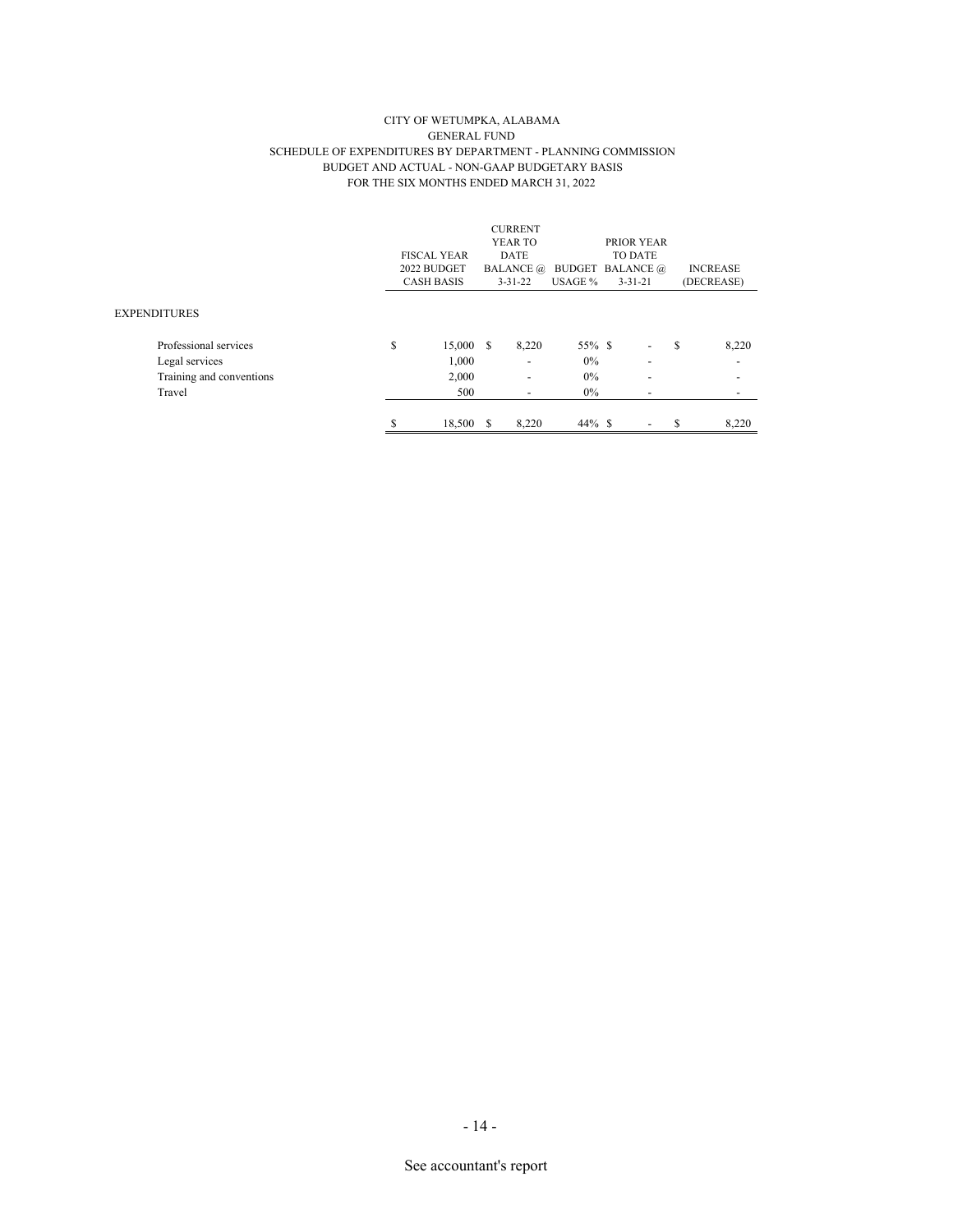#### CITY OF WETUMPKA, ALABAMA GENERAL FUND SCHEDULE OF EXPENDITURES BY DEPARTMENT - INDUSTRIAL DEVELOPMENT BUDGET AND ACTUAL - NON-GAAP BUDGETARY BASIS FOR THE SIX MONTHS ENDED MARCH 31, 2022

|                              |    | <b>FISCAL YEAR</b><br>2022 BUDGET<br><b>CASH BASIS</b> |    | <b>CURRENT</b><br>YEAR TO<br>DATE<br><b>BALANCE</b> @<br>$3 - 31 - 22$ | <b>BUDGET BALANCE</b> @<br>USAGE % | PRIOR YEAR<br><b>TO DATE</b><br>$3 - 31 - 21$ |    | <b>INCREASE</b><br>(DECREASE) |
|------------------------------|----|--------------------------------------------------------|----|------------------------------------------------------------------------|------------------------------------|-----------------------------------------------|----|-------------------------------|
| EXPENDITURES                 |    |                                                        |    |                                                                        |                                    |                                               |    |                               |
| Recruitment                  | \$ | 2,000                                                  | -S |                                                                        | $0\%$ \$                           | 84 \$                                         |    | (84)                          |
| Advertising                  |    | 10,000                                                 |    | 18,162                                                                 | 182%                               | 750                                           |    | 17,412                        |
| Miscellaneous                |    | 5,000                                                  |    | 737                                                                    | 15%                                | 4,428                                         |    | (3,691)                       |
| Industrial Development Board |    | ٠                                                      |    | 6,700                                                                  | $0\%$                              | ٠                                             |    | 6,700                         |
| Meetings & conventions       |    | 5,000                                                  |    | 3,050                                                                  | 61%                                | 445                                           |    | 2,605                         |
| Christmas on the Coosa       |    |                                                        |    | 996                                                                    | $0\%$                              | 7,772                                         |    | (6,776)                       |
| <b>Bird Trail</b>            |    |                                                        |    |                                                                        | $0\%$                              |                                               |    |                               |
| Main Street                  |    |                                                        |    |                                                                        | $0\%$                              | 246                                           |    | (246)                         |
| Dues and subscriptions       |    |                                                        |    |                                                                        | $0\%$                              | ٠                                             |    |                               |
|                              | ъ  | 22,000                                                 | S  | 29,645                                                                 | 135% \$                            | 13,725                                        | -S | 15,920                        |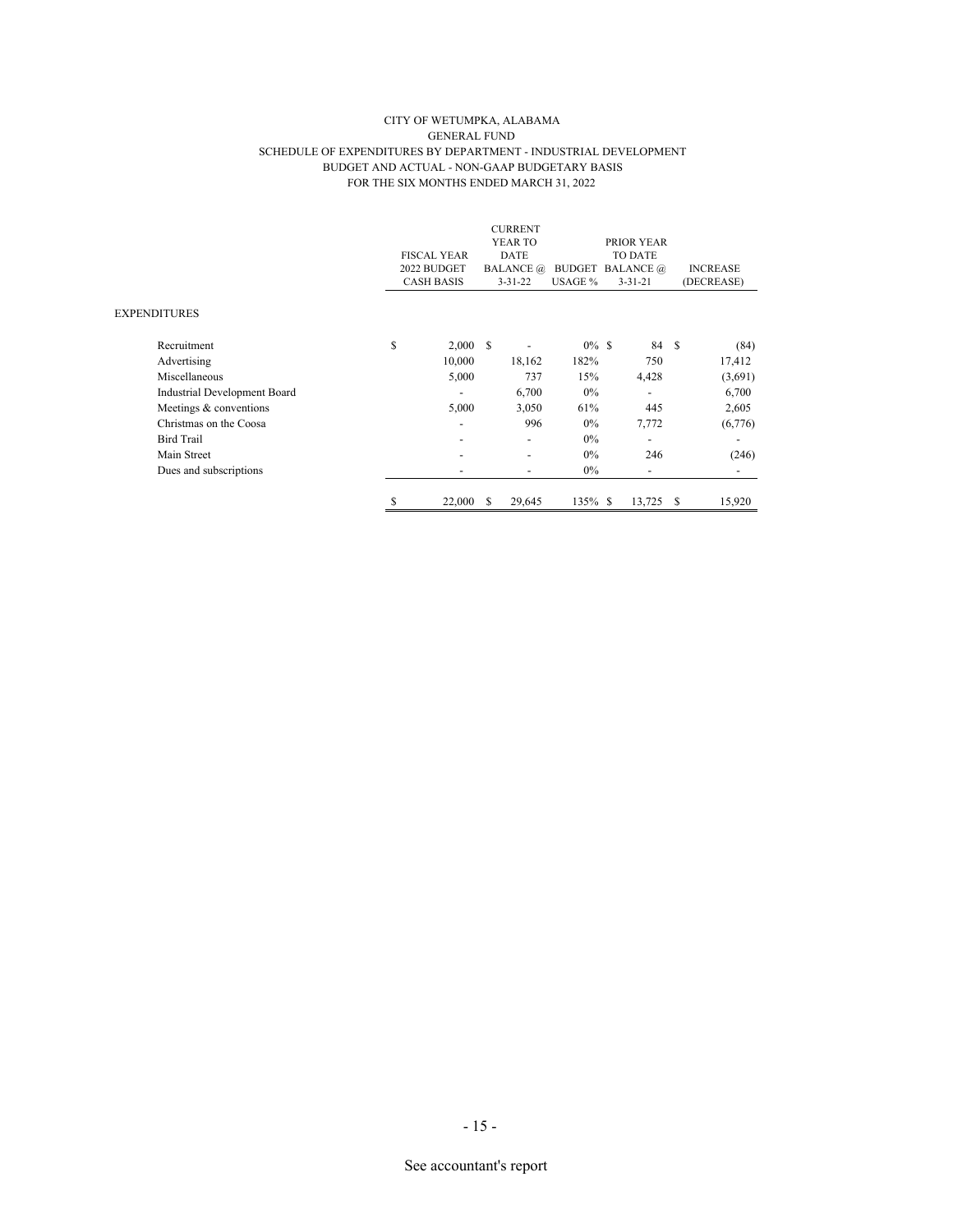#### CITY OF WETUMPKA, ALABAMA GENERAL FUND SCHEDULE OF EXPENDITURES BY DEPARTMENT - NONDEPARTMENTAL BUDGET AND ACTUAL - NON-GAAP BUDGETARY BASIS FOR THE SIX MONTHS ENDED MARCH 31, 2022

|                                              |                    |             | <b>CURRENT</b>           |          |                         |   |                 |
|----------------------------------------------|--------------------|-------------|--------------------------|----------|-------------------------|---|-----------------|
|                                              |                    |             | YEAR TO                  |          | PRIOR YEAR              |   |                 |
|                                              | <b>FISCAL YEAR</b> | <b>DATE</b> |                          |          | <b>TO DATE</b>          |   |                 |
|                                              | 2022 BUDGET        |             | <b>BALANCE</b> @         |          | <b>BUDGET BALANCE</b> @ |   | <b>INCREASE</b> |
|                                              | <b>CASH BASIS</b>  |             | $3 - 31 - 22$            | USAGE %  | $3 - 31 - 21$           |   | (DECREASE)      |
|                                              |                    |             |                          |          |                         |   |                 |
| <b>EXPENDITURES</b>                          |                    |             |                          |          |                         |   |                 |
| Insurance - General                          | \$<br>225,000      | -S          | 1,220                    | $1\%$ \$ | $2,293$ \$              |   | (1,073)         |
| Insurance - Workman's Comp                   | 225,000            |             | 115,637                  | 51%      | 170,092                 |   | (54, 455)       |
| Retirees Health Insurance                    |                    |             | (4,169)                  | $0\%$    | (5, 457)                |   | 1,288           |
| Demolitions                                  | 2,000              |             |                          | $0\%$    |                         |   |                 |
| Tobacco Stamps                               | 9,000              |             | 3,595                    | 40%      | 3,846                   |   | (251)           |
| <b>Street Lights</b>                         | 120,000            |             | 64,180                   | 53%      | 59,831                  |   | 4,349           |
| Interest and Principal 2019 Series A/B Bonds | 1,065,225          |             | 442,811                  | 42%      | 486,304                 |   | (43, 493)       |
| 2019 Bond Call Fund                          | 710,000            |             | 832,624                  | 117%     |                         |   | 832,624         |
| CB&S Bank Emergency Loan                     | 100,000            |             |                          | $0\%$    |                         |   |                 |
| CB&S Bank Loan - Police Vehicles             | 25,000             |             |                          | $0\%$    | 28,022                  |   | (28,022)        |
| FCB Loan - Fire Truck                        | 110,520            |             | 46,050                   | 42%      | 55,260                  |   | (9,210)         |
| CB&S Bank - IDB Loan                         | $\overline{a}$     |             | $\overline{\phantom{a}}$ | $0\%$    | 293,316                 |   | (293,316)       |
|                                              |                    |             |                          |          |                         |   |                 |
|                                              | 2,591,745          |             | \$1,501,948              |          | 58% \$1,093,507         | S | 408,441         |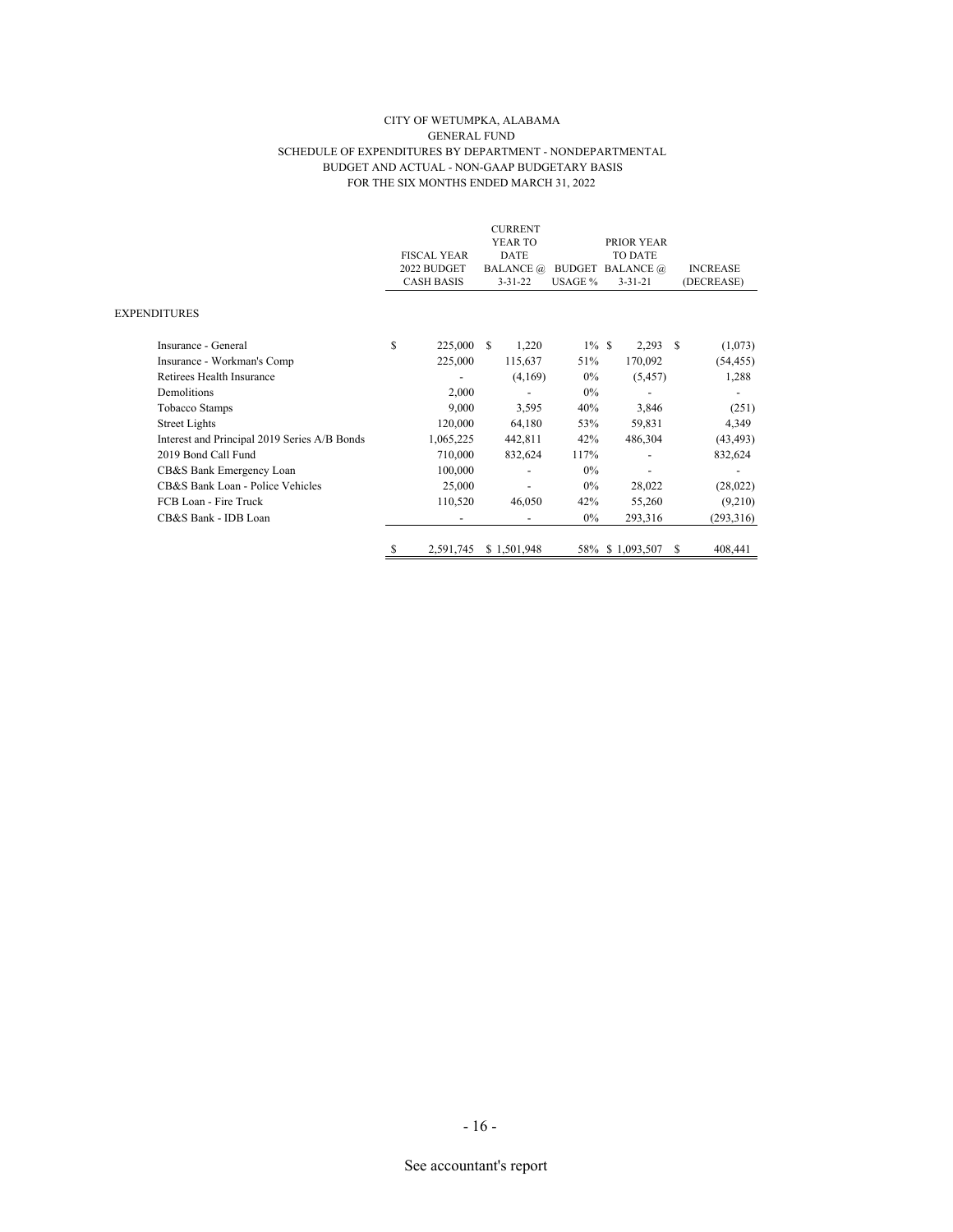#### CITY OF WETUMPKA, ALABAMA GENERAL FUND SCHEDULE OF EXPENDITURES BY DEPARTMENT - MISCELLANEOUS BUDGET AND ACTUAL - NON-GAAP BUDGETARY BASIS FOR THE SIX MONTHS ENDED MARCH 31, 2022

|                                                          | <b>FISCAL YEAR</b><br>2022 BUDGET<br><b>CASH BASIS</b> |   | <b>CURRENT</b><br>YEAR TO<br>DATE<br><b>BALANCE</b> @<br>$3 - 31 - 22$ | USAGE %          | PRIOR YEAR<br><b>TO DATE</b><br><b>BUDGET BALANCE</b> @<br>$3 - 31 - 21$ |      | <b>INCREASE</b><br>(DECREASE) |
|----------------------------------------------------------|--------------------------------------------------------|---|------------------------------------------------------------------------|------------------|--------------------------------------------------------------------------|------|-------------------------------|
| <b>EXPENDITURES</b>                                      |                                                        |   |                                                                        |                  |                                                                          |      |                               |
| Utilities for Christmas lights<br>Miscellaneous expenses | \$<br>10,000<br>10,000                                 | S | 4,948<br>2,000                                                         | $49\%$ \$<br>20% | 5,078<br>2,423                                                           | - \$ | (130)<br>(423)                |
|                                                          | \$<br>20,000                                           |   | 6.948                                                                  | $35\%$ \$        | 7.501                                                                    | S    | (553)                         |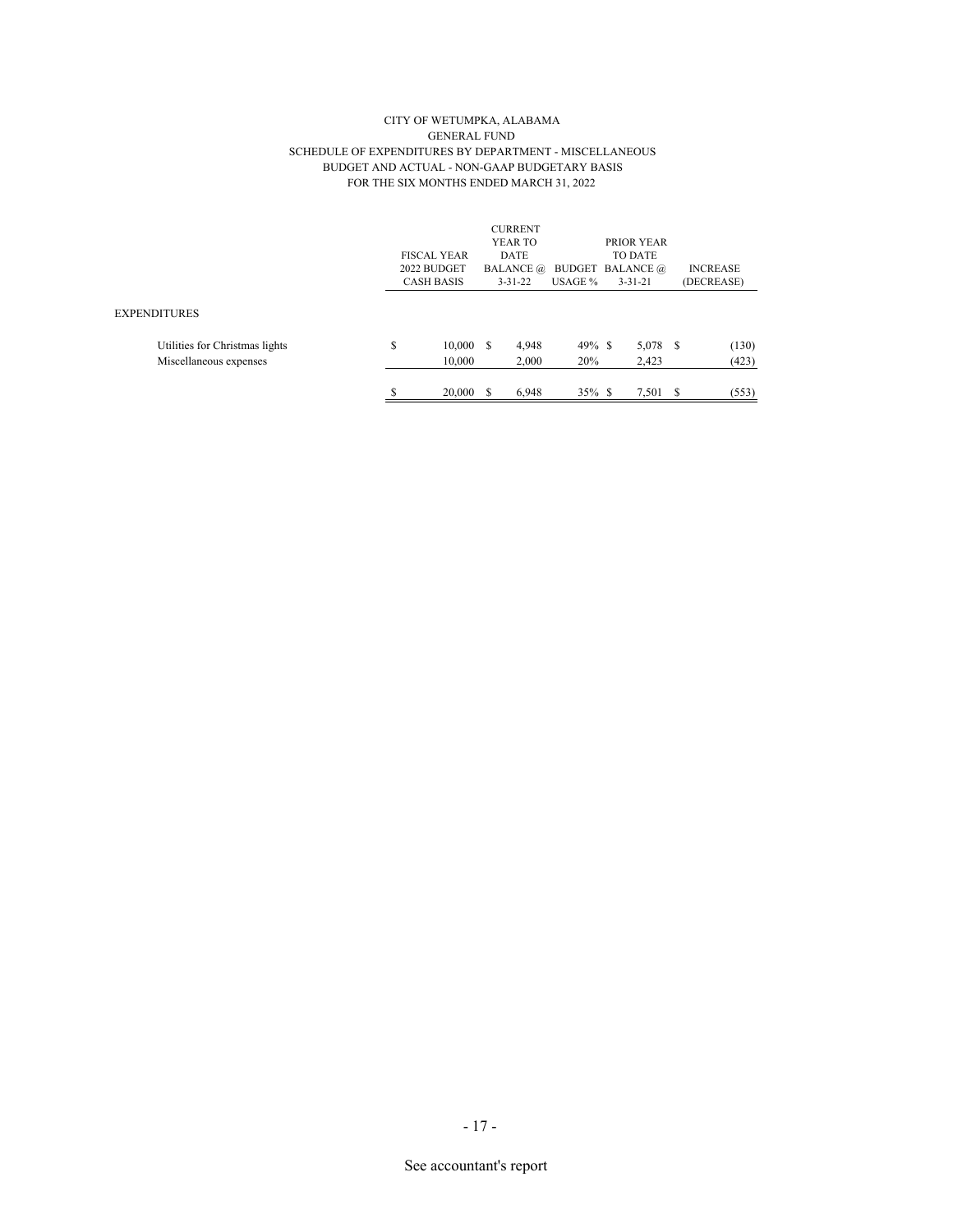#### CITY OF WETUMPKA, ALABAMA GENERAL FUND SCHEDULE OF EXPENDITURES BY DEPARTMENT - APPROPRIATIONS/CONTRACTS BUDGET AND ACTUAL - NON-GAAP BUDGETARY BASIS FOR THE SIX MONTHS ENDED MARCH 31, 2022

|                                      | <b>FISCAL YEAR</b><br>2022 BUDGET<br><b>CASH BASIS</b> |               | <b>CURRENT</b><br>YEAR TO<br><b>DATE</b><br><b>BALANCE</b> @<br>$3 - 31 - 22$ | <b>BUDGET BALANCE</b> @<br>USAGE % | PRIOR YEAR<br><b>TO DATE</b><br>$3 - 31 - 21$ | <b>INCREASE</b><br>(DECREASE) |
|--------------------------------------|--------------------------------------------------------|---------------|-------------------------------------------------------------------------------|------------------------------------|-----------------------------------------------|-------------------------------|
| <b>EXPENDITURES</b>                  |                                                        |               |                                                                               |                                    |                                               |                               |
| Aging Consortium                     | \$<br>2,000                                            | <sup>\$</sup> |                                                                               | $0\%$ \$                           |                                               | \$                            |
| Alabama League of Municipalities     | 3,100                                                  |               |                                                                               | 0%                                 |                                               |                               |
| <b>Butterfly Bridge</b>              | 1,000                                                  |               |                                                                               | 0%                                 |                                               |                               |
| <b>CARPDC</b>                        | 3.000                                                  |               |                                                                               | 0%                                 | 1,306                                         | (1,306)                       |
| Chamber of Commerce                  | 40,000                                                 |               | 20,001                                                                        | 50%                                | 20,001                                        |                               |
| Child Protect                        |                                                        |               | 1,000                                                                         | 0%                                 | 1,000                                         |                               |
| Coosa River Improvement Assoc        | 300                                                    |               |                                                                               | $0\%$                              |                                               |                               |
| Council Against Rape                 | 2,000                                                  |               | 2,000                                                                         | 100%                               |                                               | 2,000                         |
| Crime Stoppers                       | 2,000                                                  |               | 2,000                                                                         | 100%                               | 2,000                                         |                               |
| Depot Players Parking Lease          |                                                        |               | 1,000                                                                         | 0%                                 | 1,000                                         |                               |
| <b>ECEDA</b>                         | 15,000                                                 |               | 7,500                                                                         | 50%                                | 7,500                                         |                               |
| Elmore County Family Resource Center | 1,500                                                  |               | 1,500                                                                         | 100%                               | 1,500                                         |                               |
| Elmore County Health Department      | 5,000                                                  |               | 2,500                                                                         | 50%                                | 2,284                                         | 216                           |
| Humane Society of Elmore County      | 18,000                                                 |               | 9,000                                                                         | 50%                                | 9,000                                         | ÷,                            |
| Family Sunshine Center               | 1,000                                                  |               |                                                                               | 0%                                 |                                               |                               |
| Main Street                          | 25,000                                                 |               | 18,477                                                                        | 74%                                | 9,444                                         | 9,033                         |
| Montgomery Area Mental Health        | 7,500                                                  |               | 3,750                                                                         | 50%                                | 4,167                                         | (417)                         |
| National League of Cities            | 1,200                                                  |               | 1,202                                                                         | 100%                               |                                               | 1,202                         |
| <b>SOAR</b>                          | 2,500                                                  |               | 2,500                                                                         | 100%                               | 2,500                                         |                               |
| Wetumpka Elementary School           | 5,000                                                  |               |                                                                               | 0%                                 |                                               |                               |
| Wetumpka High School                 | 14,000                                                 |               | 31,000                                                                        | 221%                               |                                               | 31,000                        |
| Wetumpka Middle School               | 5,000                                                  |               |                                                                               | 0%                                 |                                               |                               |
|                                      | \$<br>154,100                                          | \$            | 103,430                                                                       | 67% \$                             | 61,702                                        | \$<br>41,728                  |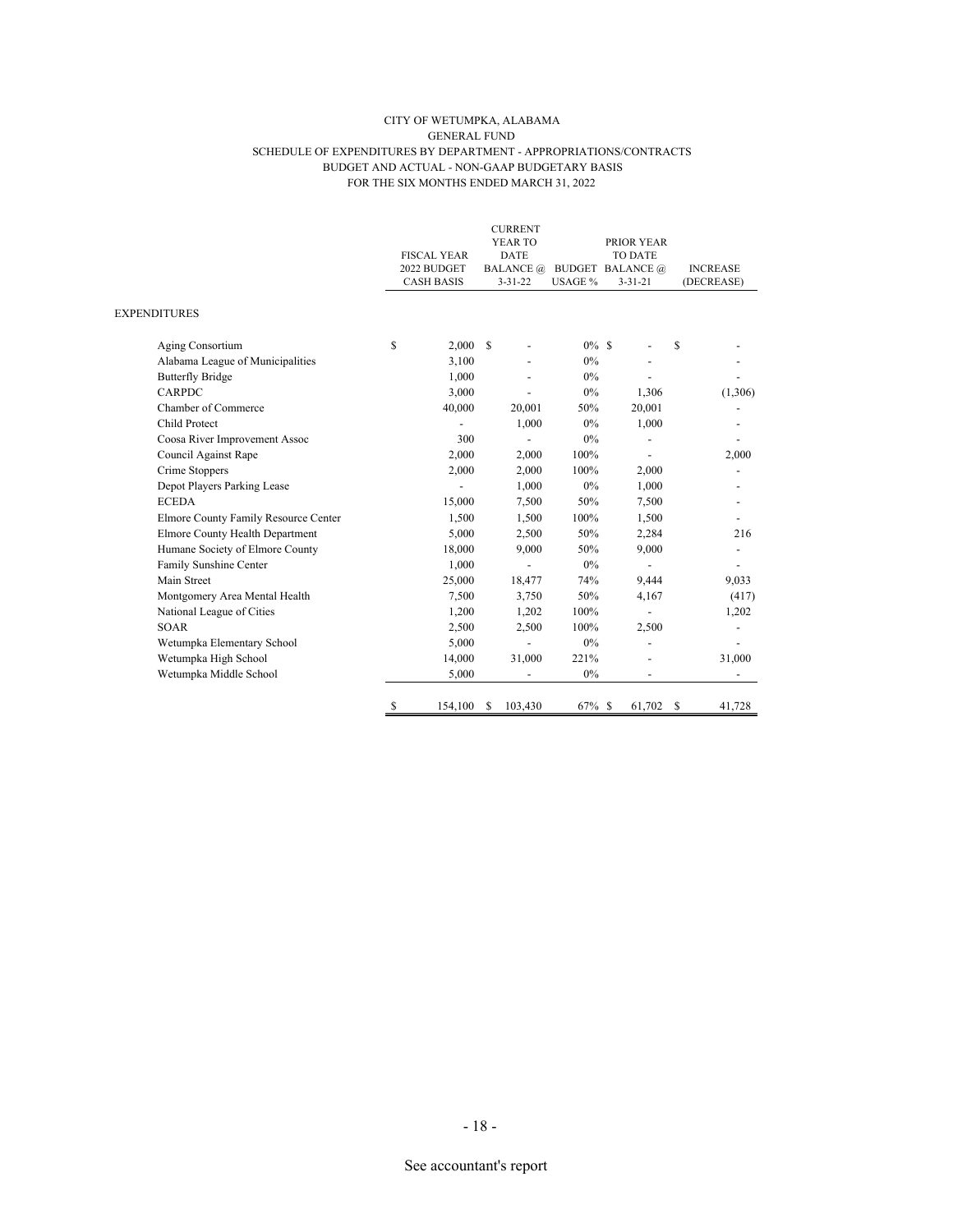# CITY OF WETUMPKA, ALABAMA

# SCHEDULE OF CASH AND DEBTS MARCH 31, 2022

| <b>CASH</b><br>\$<br>General Fund<br>1,309,147<br>-S<br>1,260,850 \$<br>48,297<br>30,950<br>Civic Center Deposit-GF<br>23,550<br>7,400<br>144,474<br>127,787<br>16,687<br>Corrections Fund-GF<br><b>Grant Match Acct</b><br>2,199,509<br>1,496,326<br>703,183<br>Municipal Court<br>110,549<br>163,558<br>(53,009)<br>Prime Time<br>8,581<br>6,783<br>1,798<br>Coosa Crossing<br>77,148<br>72,395<br>4,753<br>Payroll<br>444,714<br>410,910<br>33,804<br>Cash Bonds Municipal Court<br>37,736<br>(7,512)<br>45,248<br>2019 Call Fund Money Market Account<br>944,742<br>944,742<br>Municipal Airport<br>470,403<br>158,235<br>312,168<br>Payroll Special Account<br>907,994<br>615,457<br>292,537<br>Fire Fee<br>1,623,800<br>1,321,515<br>302,285<br>First Community Money Market I<br>4,022,624<br>3,066,396<br>956,228<br>SouthTrust<br>1,590<br>(1,590)<br>Benefit Plan<br>43,507<br>32,654<br>10,853<br>Brumlow Charitable - Library<br>183,618<br>82,198<br>101,420<br>CB&S Bank Money Mkt II<br>3,147,794<br>3,134,337<br>13,457<br>Heritage Trust Fund CB&S Bank<br>378,741<br>308,513<br>70,228<br>PCI Fund<br>851,361<br>901,428<br>(50,067)<br>500<br>Sportsplex Deposit<br>500<br>CD-CB&S Bank<br>1,167,406<br>1,159,278<br>8,128<br>CD-Fire Department<br>37,089<br>37,060<br>29<br>CB&S Bank - Series A Bond Fund<br>70,632<br>70,632<br>Christmas on the Coosa<br>7,036<br>10,440<br>(3,404)<br>Christmas on the Coosa - Escrow Account<br>11,300<br>9,300<br>2,000<br>Regions - 4 Cent Gas Tax<br>240,359<br>190,903<br>49,456<br>Crime Stoppers<br>2,600<br>2,309<br>291<br>Police Donation Fund<br>14,569<br>7,133<br>7,436<br>Regions - Petro Inspection Fee<br>151,683<br>158,778<br>(7,095)<br>11,291<br>(3,389)<br>Wetumpka Pride<br>14,680<br>CD-River Bank - Wetumpka Pride<br>54,641<br>54,268<br>373<br>6,802<br>Special Occasions<br>6,802<br><b>CDBG</b><br>66,608<br>66,608<br><b>ARPA Rescue Grant</b><br>679,440<br>679,440<br>234,972<br>Misc Grants<br>114,340<br>120,632<br>CB&S Bank Money Market Account - Stadium<br>940,056<br>1,139,744<br>(199, 688)<br>CB&S Bank Checking Account - Stadium<br>260,627<br>10,832<br>249,795<br>Regions 2019 Series A Warrant<br>354,092<br>6,805<br>347,287<br>Regions 2019 Series B Warrant<br>96,565<br>(96, 565)<br><b>TOTAL CASH</b><br>21,249,095<br><sup>\$</sup><br>16,719,887<br>4,529,208<br>S<br>\$<br><b>DEBT</b><br>\$<br>Bond Payable - 2019 Series A<br>10,590,000<br>10,965,000<br>\$<br>\$<br>(375,000)<br>Bond Payable - 2019 Series B<br>225,000<br>(225,000)<br>56,811<br>Note Payable - BancorpSouth - Grapple Truck<br>111,424<br>(54, 613)<br>Note Payable - CB&S Bank - Infrastructure Repairs<br>142,493<br>235,774<br>(93, 281)<br>Note Payable - CB&S Bank - Police Vehicles<br>36,892<br>(36,892)<br>÷,<br>320,021<br>Note Payable - FCB - Fire Truck<br>415,626<br>(95,605)<br>\$<br><b>TOTAL DEBT</b><br>11,109,325<br>- \$<br>11,989,716<br>(880, 391)<br>-S |  | MARCH 31, 2022 | MARCH 31, 2021 | <b>INCREASE</b><br>(DECREASE) |
|---------------------------------------------------------------------------------------------------------------------------------------------------------------------------------------------------------------------------------------------------------------------------------------------------------------------------------------------------------------------------------------------------------------------------------------------------------------------------------------------------------------------------------------------------------------------------------------------------------------------------------------------------------------------------------------------------------------------------------------------------------------------------------------------------------------------------------------------------------------------------------------------------------------------------------------------------------------------------------------------------------------------------------------------------------------------------------------------------------------------------------------------------------------------------------------------------------------------------------------------------------------------------------------------------------------------------------------------------------------------------------------------------------------------------------------------------------------------------------------------------------------------------------------------------------------------------------------------------------------------------------------------------------------------------------------------------------------------------------------------------------------------------------------------------------------------------------------------------------------------------------------------------------------------------------------------------------------------------------------------------------------------------------------------------------------------------------------------------------------------------------------------------------------------------------------------------------------------------------------------------------------------------------------------------------------------------------------------------------------------------------------------------------------------------------------------------------------------------------------------------------------------------------------------------------------------------------------------------------------------------------------------------------------------------------------------------------------------------------------------------------------------------------------------------------------------------------------------------------------------------------------------------------------------------------------------------------------------|--|----------------|----------------|-------------------------------|
|                                                                                                                                                                                                                                                                                                                                                                                                                                                                                                                                                                                                                                                                                                                                                                                                                                                                                                                                                                                                                                                                                                                                                                                                                                                                                                                                                                                                                                                                                                                                                                                                                                                                                                                                                                                                                                                                                                                                                                                                                                                                                                                                                                                                                                                                                                                                                                                                                                                                                                                                                                                                                                                                                                                                                                                                                                                                                                                                                                     |  |                |                |                               |
|                                                                                                                                                                                                                                                                                                                                                                                                                                                                                                                                                                                                                                                                                                                                                                                                                                                                                                                                                                                                                                                                                                                                                                                                                                                                                                                                                                                                                                                                                                                                                                                                                                                                                                                                                                                                                                                                                                                                                                                                                                                                                                                                                                                                                                                                                                                                                                                                                                                                                                                                                                                                                                                                                                                                                                                                                                                                                                                                                                     |  |                |                |                               |
|                                                                                                                                                                                                                                                                                                                                                                                                                                                                                                                                                                                                                                                                                                                                                                                                                                                                                                                                                                                                                                                                                                                                                                                                                                                                                                                                                                                                                                                                                                                                                                                                                                                                                                                                                                                                                                                                                                                                                                                                                                                                                                                                                                                                                                                                                                                                                                                                                                                                                                                                                                                                                                                                                                                                                                                                                                                                                                                                                                     |  |                |                |                               |
|                                                                                                                                                                                                                                                                                                                                                                                                                                                                                                                                                                                                                                                                                                                                                                                                                                                                                                                                                                                                                                                                                                                                                                                                                                                                                                                                                                                                                                                                                                                                                                                                                                                                                                                                                                                                                                                                                                                                                                                                                                                                                                                                                                                                                                                                                                                                                                                                                                                                                                                                                                                                                                                                                                                                                                                                                                                                                                                                                                     |  |                |                |                               |
|                                                                                                                                                                                                                                                                                                                                                                                                                                                                                                                                                                                                                                                                                                                                                                                                                                                                                                                                                                                                                                                                                                                                                                                                                                                                                                                                                                                                                                                                                                                                                                                                                                                                                                                                                                                                                                                                                                                                                                                                                                                                                                                                                                                                                                                                                                                                                                                                                                                                                                                                                                                                                                                                                                                                                                                                                                                                                                                                                                     |  |                |                |                               |
|                                                                                                                                                                                                                                                                                                                                                                                                                                                                                                                                                                                                                                                                                                                                                                                                                                                                                                                                                                                                                                                                                                                                                                                                                                                                                                                                                                                                                                                                                                                                                                                                                                                                                                                                                                                                                                                                                                                                                                                                                                                                                                                                                                                                                                                                                                                                                                                                                                                                                                                                                                                                                                                                                                                                                                                                                                                                                                                                                                     |  |                |                |                               |
|                                                                                                                                                                                                                                                                                                                                                                                                                                                                                                                                                                                                                                                                                                                                                                                                                                                                                                                                                                                                                                                                                                                                                                                                                                                                                                                                                                                                                                                                                                                                                                                                                                                                                                                                                                                                                                                                                                                                                                                                                                                                                                                                                                                                                                                                                                                                                                                                                                                                                                                                                                                                                                                                                                                                                                                                                                                                                                                                                                     |  |                |                |                               |
|                                                                                                                                                                                                                                                                                                                                                                                                                                                                                                                                                                                                                                                                                                                                                                                                                                                                                                                                                                                                                                                                                                                                                                                                                                                                                                                                                                                                                                                                                                                                                                                                                                                                                                                                                                                                                                                                                                                                                                                                                                                                                                                                                                                                                                                                                                                                                                                                                                                                                                                                                                                                                                                                                                                                                                                                                                                                                                                                                                     |  |                |                |                               |
|                                                                                                                                                                                                                                                                                                                                                                                                                                                                                                                                                                                                                                                                                                                                                                                                                                                                                                                                                                                                                                                                                                                                                                                                                                                                                                                                                                                                                                                                                                                                                                                                                                                                                                                                                                                                                                                                                                                                                                                                                                                                                                                                                                                                                                                                                                                                                                                                                                                                                                                                                                                                                                                                                                                                                                                                                                                                                                                                                                     |  |                |                |                               |
|                                                                                                                                                                                                                                                                                                                                                                                                                                                                                                                                                                                                                                                                                                                                                                                                                                                                                                                                                                                                                                                                                                                                                                                                                                                                                                                                                                                                                                                                                                                                                                                                                                                                                                                                                                                                                                                                                                                                                                                                                                                                                                                                                                                                                                                                                                                                                                                                                                                                                                                                                                                                                                                                                                                                                                                                                                                                                                                                                                     |  |                |                |                               |
|                                                                                                                                                                                                                                                                                                                                                                                                                                                                                                                                                                                                                                                                                                                                                                                                                                                                                                                                                                                                                                                                                                                                                                                                                                                                                                                                                                                                                                                                                                                                                                                                                                                                                                                                                                                                                                                                                                                                                                                                                                                                                                                                                                                                                                                                                                                                                                                                                                                                                                                                                                                                                                                                                                                                                                                                                                                                                                                                                                     |  |                |                |                               |
|                                                                                                                                                                                                                                                                                                                                                                                                                                                                                                                                                                                                                                                                                                                                                                                                                                                                                                                                                                                                                                                                                                                                                                                                                                                                                                                                                                                                                                                                                                                                                                                                                                                                                                                                                                                                                                                                                                                                                                                                                                                                                                                                                                                                                                                                                                                                                                                                                                                                                                                                                                                                                                                                                                                                                                                                                                                                                                                                                                     |  |                |                |                               |
|                                                                                                                                                                                                                                                                                                                                                                                                                                                                                                                                                                                                                                                                                                                                                                                                                                                                                                                                                                                                                                                                                                                                                                                                                                                                                                                                                                                                                                                                                                                                                                                                                                                                                                                                                                                                                                                                                                                                                                                                                                                                                                                                                                                                                                                                                                                                                                                                                                                                                                                                                                                                                                                                                                                                                                                                                                                                                                                                                                     |  |                |                |                               |
|                                                                                                                                                                                                                                                                                                                                                                                                                                                                                                                                                                                                                                                                                                                                                                                                                                                                                                                                                                                                                                                                                                                                                                                                                                                                                                                                                                                                                                                                                                                                                                                                                                                                                                                                                                                                                                                                                                                                                                                                                                                                                                                                                                                                                                                                                                                                                                                                                                                                                                                                                                                                                                                                                                                                                                                                                                                                                                                                                                     |  |                |                |                               |
|                                                                                                                                                                                                                                                                                                                                                                                                                                                                                                                                                                                                                                                                                                                                                                                                                                                                                                                                                                                                                                                                                                                                                                                                                                                                                                                                                                                                                                                                                                                                                                                                                                                                                                                                                                                                                                                                                                                                                                                                                                                                                                                                                                                                                                                                                                                                                                                                                                                                                                                                                                                                                                                                                                                                                                                                                                                                                                                                                                     |  |                |                |                               |
|                                                                                                                                                                                                                                                                                                                                                                                                                                                                                                                                                                                                                                                                                                                                                                                                                                                                                                                                                                                                                                                                                                                                                                                                                                                                                                                                                                                                                                                                                                                                                                                                                                                                                                                                                                                                                                                                                                                                                                                                                                                                                                                                                                                                                                                                                                                                                                                                                                                                                                                                                                                                                                                                                                                                                                                                                                                                                                                                                                     |  |                |                |                               |
|                                                                                                                                                                                                                                                                                                                                                                                                                                                                                                                                                                                                                                                                                                                                                                                                                                                                                                                                                                                                                                                                                                                                                                                                                                                                                                                                                                                                                                                                                                                                                                                                                                                                                                                                                                                                                                                                                                                                                                                                                                                                                                                                                                                                                                                                                                                                                                                                                                                                                                                                                                                                                                                                                                                                                                                                                                                                                                                                                                     |  |                |                |                               |
|                                                                                                                                                                                                                                                                                                                                                                                                                                                                                                                                                                                                                                                                                                                                                                                                                                                                                                                                                                                                                                                                                                                                                                                                                                                                                                                                                                                                                                                                                                                                                                                                                                                                                                                                                                                                                                                                                                                                                                                                                                                                                                                                                                                                                                                                                                                                                                                                                                                                                                                                                                                                                                                                                                                                                                                                                                                                                                                                                                     |  |                |                |                               |
|                                                                                                                                                                                                                                                                                                                                                                                                                                                                                                                                                                                                                                                                                                                                                                                                                                                                                                                                                                                                                                                                                                                                                                                                                                                                                                                                                                                                                                                                                                                                                                                                                                                                                                                                                                                                                                                                                                                                                                                                                                                                                                                                                                                                                                                                                                                                                                                                                                                                                                                                                                                                                                                                                                                                                                                                                                                                                                                                                                     |  |                |                |                               |
|                                                                                                                                                                                                                                                                                                                                                                                                                                                                                                                                                                                                                                                                                                                                                                                                                                                                                                                                                                                                                                                                                                                                                                                                                                                                                                                                                                                                                                                                                                                                                                                                                                                                                                                                                                                                                                                                                                                                                                                                                                                                                                                                                                                                                                                                                                                                                                                                                                                                                                                                                                                                                                                                                                                                                                                                                                                                                                                                                                     |  |                |                |                               |
|                                                                                                                                                                                                                                                                                                                                                                                                                                                                                                                                                                                                                                                                                                                                                                                                                                                                                                                                                                                                                                                                                                                                                                                                                                                                                                                                                                                                                                                                                                                                                                                                                                                                                                                                                                                                                                                                                                                                                                                                                                                                                                                                                                                                                                                                                                                                                                                                                                                                                                                                                                                                                                                                                                                                                                                                                                                                                                                                                                     |  |                |                |                               |
|                                                                                                                                                                                                                                                                                                                                                                                                                                                                                                                                                                                                                                                                                                                                                                                                                                                                                                                                                                                                                                                                                                                                                                                                                                                                                                                                                                                                                                                                                                                                                                                                                                                                                                                                                                                                                                                                                                                                                                                                                                                                                                                                                                                                                                                                                                                                                                                                                                                                                                                                                                                                                                                                                                                                                                                                                                                                                                                                                                     |  |                |                |                               |
|                                                                                                                                                                                                                                                                                                                                                                                                                                                                                                                                                                                                                                                                                                                                                                                                                                                                                                                                                                                                                                                                                                                                                                                                                                                                                                                                                                                                                                                                                                                                                                                                                                                                                                                                                                                                                                                                                                                                                                                                                                                                                                                                                                                                                                                                                                                                                                                                                                                                                                                                                                                                                                                                                                                                                                                                                                                                                                                                                                     |  |                |                |                               |
|                                                                                                                                                                                                                                                                                                                                                                                                                                                                                                                                                                                                                                                                                                                                                                                                                                                                                                                                                                                                                                                                                                                                                                                                                                                                                                                                                                                                                                                                                                                                                                                                                                                                                                                                                                                                                                                                                                                                                                                                                                                                                                                                                                                                                                                                                                                                                                                                                                                                                                                                                                                                                                                                                                                                                                                                                                                                                                                                                                     |  |                |                |                               |
|                                                                                                                                                                                                                                                                                                                                                                                                                                                                                                                                                                                                                                                                                                                                                                                                                                                                                                                                                                                                                                                                                                                                                                                                                                                                                                                                                                                                                                                                                                                                                                                                                                                                                                                                                                                                                                                                                                                                                                                                                                                                                                                                                                                                                                                                                                                                                                                                                                                                                                                                                                                                                                                                                                                                                                                                                                                                                                                                                                     |  |                |                |                               |
|                                                                                                                                                                                                                                                                                                                                                                                                                                                                                                                                                                                                                                                                                                                                                                                                                                                                                                                                                                                                                                                                                                                                                                                                                                                                                                                                                                                                                                                                                                                                                                                                                                                                                                                                                                                                                                                                                                                                                                                                                                                                                                                                                                                                                                                                                                                                                                                                                                                                                                                                                                                                                                                                                                                                                                                                                                                                                                                                                                     |  |                |                |                               |
|                                                                                                                                                                                                                                                                                                                                                                                                                                                                                                                                                                                                                                                                                                                                                                                                                                                                                                                                                                                                                                                                                                                                                                                                                                                                                                                                                                                                                                                                                                                                                                                                                                                                                                                                                                                                                                                                                                                                                                                                                                                                                                                                                                                                                                                                                                                                                                                                                                                                                                                                                                                                                                                                                                                                                                                                                                                                                                                                                                     |  |                |                |                               |
|                                                                                                                                                                                                                                                                                                                                                                                                                                                                                                                                                                                                                                                                                                                                                                                                                                                                                                                                                                                                                                                                                                                                                                                                                                                                                                                                                                                                                                                                                                                                                                                                                                                                                                                                                                                                                                                                                                                                                                                                                                                                                                                                                                                                                                                                                                                                                                                                                                                                                                                                                                                                                                                                                                                                                                                                                                                                                                                                                                     |  |                |                |                               |
|                                                                                                                                                                                                                                                                                                                                                                                                                                                                                                                                                                                                                                                                                                                                                                                                                                                                                                                                                                                                                                                                                                                                                                                                                                                                                                                                                                                                                                                                                                                                                                                                                                                                                                                                                                                                                                                                                                                                                                                                                                                                                                                                                                                                                                                                                                                                                                                                                                                                                                                                                                                                                                                                                                                                                                                                                                                                                                                                                                     |  |                |                |                               |
|                                                                                                                                                                                                                                                                                                                                                                                                                                                                                                                                                                                                                                                                                                                                                                                                                                                                                                                                                                                                                                                                                                                                                                                                                                                                                                                                                                                                                                                                                                                                                                                                                                                                                                                                                                                                                                                                                                                                                                                                                                                                                                                                                                                                                                                                                                                                                                                                                                                                                                                                                                                                                                                                                                                                                                                                                                                                                                                                                                     |  |                |                |                               |
|                                                                                                                                                                                                                                                                                                                                                                                                                                                                                                                                                                                                                                                                                                                                                                                                                                                                                                                                                                                                                                                                                                                                                                                                                                                                                                                                                                                                                                                                                                                                                                                                                                                                                                                                                                                                                                                                                                                                                                                                                                                                                                                                                                                                                                                                                                                                                                                                                                                                                                                                                                                                                                                                                                                                                                                                                                                                                                                                                                     |  |                |                |                               |
|                                                                                                                                                                                                                                                                                                                                                                                                                                                                                                                                                                                                                                                                                                                                                                                                                                                                                                                                                                                                                                                                                                                                                                                                                                                                                                                                                                                                                                                                                                                                                                                                                                                                                                                                                                                                                                                                                                                                                                                                                                                                                                                                                                                                                                                                                                                                                                                                                                                                                                                                                                                                                                                                                                                                                                                                                                                                                                                                                                     |  |                |                |                               |
|                                                                                                                                                                                                                                                                                                                                                                                                                                                                                                                                                                                                                                                                                                                                                                                                                                                                                                                                                                                                                                                                                                                                                                                                                                                                                                                                                                                                                                                                                                                                                                                                                                                                                                                                                                                                                                                                                                                                                                                                                                                                                                                                                                                                                                                                                                                                                                                                                                                                                                                                                                                                                                                                                                                                                                                                                                                                                                                                                                     |  |                |                |                               |
|                                                                                                                                                                                                                                                                                                                                                                                                                                                                                                                                                                                                                                                                                                                                                                                                                                                                                                                                                                                                                                                                                                                                                                                                                                                                                                                                                                                                                                                                                                                                                                                                                                                                                                                                                                                                                                                                                                                                                                                                                                                                                                                                                                                                                                                                                                                                                                                                                                                                                                                                                                                                                                                                                                                                                                                                                                                                                                                                                                     |  |                |                |                               |
|                                                                                                                                                                                                                                                                                                                                                                                                                                                                                                                                                                                                                                                                                                                                                                                                                                                                                                                                                                                                                                                                                                                                                                                                                                                                                                                                                                                                                                                                                                                                                                                                                                                                                                                                                                                                                                                                                                                                                                                                                                                                                                                                                                                                                                                                                                                                                                                                                                                                                                                                                                                                                                                                                                                                                                                                                                                                                                                                                                     |  |                |                |                               |
|                                                                                                                                                                                                                                                                                                                                                                                                                                                                                                                                                                                                                                                                                                                                                                                                                                                                                                                                                                                                                                                                                                                                                                                                                                                                                                                                                                                                                                                                                                                                                                                                                                                                                                                                                                                                                                                                                                                                                                                                                                                                                                                                                                                                                                                                                                                                                                                                                                                                                                                                                                                                                                                                                                                                                                                                                                                                                                                                                                     |  |                |                |                               |
|                                                                                                                                                                                                                                                                                                                                                                                                                                                                                                                                                                                                                                                                                                                                                                                                                                                                                                                                                                                                                                                                                                                                                                                                                                                                                                                                                                                                                                                                                                                                                                                                                                                                                                                                                                                                                                                                                                                                                                                                                                                                                                                                                                                                                                                                                                                                                                                                                                                                                                                                                                                                                                                                                                                                                                                                                                                                                                                                                                     |  |                |                |                               |
|                                                                                                                                                                                                                                                                                                                                                                                                                                                                                                                                                                                                                                                                                                                                                                                                                                                                                                                                                                                                                                                                                                                                                                                                                                                                                                                                                                                                                                                                                                                                                                                                                                                                                                                                                                                                                                                                                                                                                                                                                                                                                                                                                                                                                                                                                                                                                                                                                                                                                                                                                                                                                                                                                                                                                                                                                                                                                                                                                                     |  |                |                |                               |
|                                                                                                                                                                                                                                                                                                                                                                                                                                                                                                                                                                                                                                                                                                                                                                                                                                                                                                                                                                                                                                                                                                                                                                                                                                                                                                                                                                                                                                                                                                                                                                                                                                                                                                                                                                                                                                                                                                                                                                                                                                                                                                                                                                                                                                                                                                                                                                                                                                                                                                                                                                                                                                                                                                                                                                                                                                                                                                                                                                     |  |                |                |                               |
|                                                                                                                                                                                                                                                                                                                                                                                                                                                                                                                                                                                                                                                                                                                                                                                                                                                                                                                                                                                                                                                                                                                                                                                                                                                                                                                                                                                                                                                                                                                                                                                                                                                                                                                                                                                                                                                                                                                                                                                                                                                                                                                                                                                                                                                                                                                                                                                                                                                                                                                                                                                                                                                                                                                                                                                                                                                                                                                                                                     |  |                |                |                               |
|                                                                                                                                                                                                                                                                                                                                                                                                                                                                                                                                                                                                                                                                                                                                                                                                                                                                                                                                                                                                                                                                                                                                                                                                                                                                                                                                                                                                                                                                                                                                                                                                                                                                                                                                                                                                                                                                                                                                                                                                                                                                                                                                                                                                                                                                                                                                                                                                                                                                                                                                                                                                                                                                                                                                                                                                                                                                                                                                                                     |  |                |                |                               |
|                                                                                                                                                                                                                                                                                                                                                                                                                                                                                                                                                                                                                                                                                                                                                                                                                                                                                                                                                                                                                                                                                                                                                                                                                                                                                                                                                                                                                                                                                                                                                                                                                                                                                                                                                                                                                                                                                                                                                                                                                                                                                                                                                                                                                                                                                                                                                                                                                                                                                                                                                                                                                                                                                                                                                                                                                                                                                                                                                                     |  |                |                |                               |
|                                                                                                                                                                                                                                                                                                                                                                                                                                                                                                                                                                                                                                                                                                                                                                                                                                                                                                                                                                                                                                                                                                                                                                                                                                                                                                                                                                                                                                                                                                                                                                                                                                                                                                                                                                                                                                                                                                                                                                                                                                                                                                                                                                                                                                                                                                                                                                                                                                                                                                                                                                                                                                                                                                                                                                                                                                                                                                                                                                     |  |                |                |                               |
|                                                                                                                                                                                                                                                                                                                                                                                                                                                                                                                                                                                                                                                                                                                                                                                                                                                                                                                                                                                                                                                                                                                                                                                                                                                                                                                                                                                                                                                                                                                                                                                                                                                                                                                                                                                                                                                                                                                                                                                                                                                                                                                                                                                                                                                                                                                                                                                                                                                                                                                                                                                                                                                                                                                                                                                                                                                                                                                                                                     |  |                |                |                               |
|                                                                                                                                                                                                                                                                                                                                                                                                                                                                                                                                                                                                                                                                                                                                                                                                                                                                                                                                                                                                                                                                                                                                                                                                                                                                                                                                                                                                                                                                                                                                                                                                                                                                                                                                                                                                                                                                                                                                                                                                                                                                                                                                                                                                                                                                                                                                                                                                                                                                                                                                                                                                                                                                                                                                                                                                                                                                                                                                                                     |  |                |                |                               |
|                                                                                                                                                                                                                                                                                                                                                                                                                                                                                                                                                                                                                                                                                                                                                                                                                                                                                                                                                                                                                                                                                                                                                                                                                                                                                                                                                                                                                                                                                                                                                                                                                                                                                                                                                                                                                                                                                                                                                                                                                                                                                                                                                                                                                                                                                                                                                                                                                                                                                                                                                                                                                                                                                                                                                                                                                                                                                                                                                                     |  |                |                |                               |
|                                                                                                                                                                                                                                                                                                                                                                                                                                                                                                                                                                                                                                                                                                                                                                                                                                                                                                                                                                                                                                                                                                                                                                                                                                                                                                                                                                                                                                                                                                                                                                                                                                                                                                                                                                                                                                                                                                                                                                                                                                                                                                                                                                                                                                                                                                                                                                                                                                                                                                                                                                                                                                                                                                                                                                                                                                                                                                                                                                     |  |                |                |                               |
|                                                                                                                                                                                                                                                                                                                                                                                                                                                                                                                                                                                                                                                                                                                                                                                                                                                                                                                                                                                                                                                                                                                                                                                                                                                                                                                                                                                                                                                                                                                                                                                                                                                                                                                                                                                                                                                                                                                                                                                                                                                                                                                                                                                                                                                                                                                                                                                                                                                                                                                                                                                                                                                                                                                                                                                                                                                                                                                                                                     |  |                |                |                               |
|                                                                                                                                                                                                                                                                                                                                                                                                                                                                                                                                                                                                                                                                                                                                                                                                                                                                                                                                                                                                                                                                                                                                                                                                                                                                                                                                                                                                                                                                                                                                                                                                                                                                                                                                                                                                                                                                                                                                                                                                                                                                                                                                                                                                                                                                                                                                                                                                                                                                                                                                                                                                                                                                                                                                                                                                                                                                                                                                                                     |  |                |                |                               |
|                                                                                                                                                                                                                                                                                                                                                                                                                                                                                                                                                                                                                                                                                                                                                                                                                                                                                                                                                                                                                                                                                                                                                                                                                                                                                                                                                                                                                                                                                                                                                                                                                                                                                                                                                                                                                                                                                                                                                                                                                                                                                                                                                                                                                                                                                                                                                                                                                                                                                                                                                                                                                                                                                                                                                                                                                                                                                                                                                                     |  |                |                |                               |